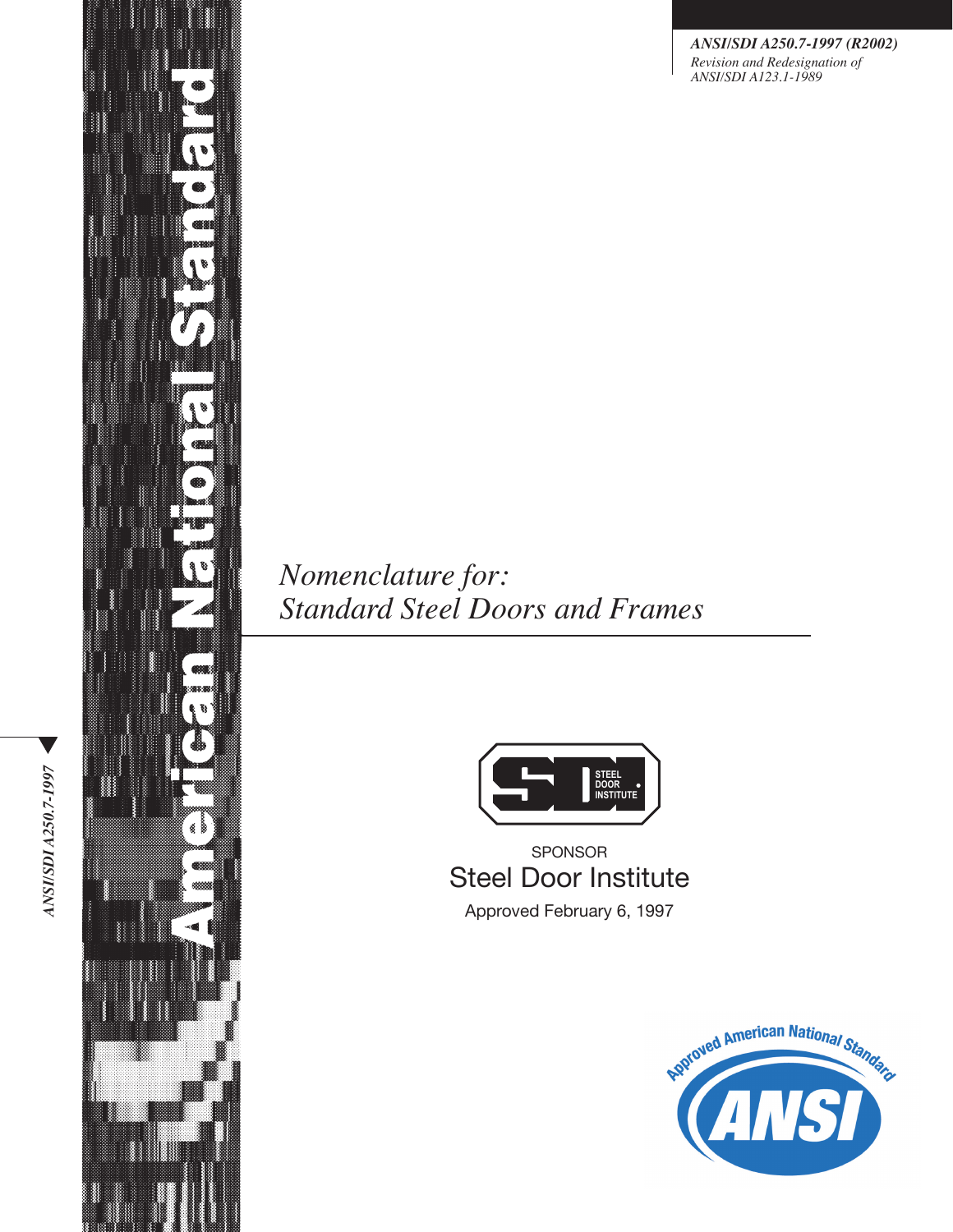**ANSI A250.7-1997**

# **American National Standard Nomenclature for Standard Steel Doors and Steel Frames**

**Secretariat** 

**Steel Door Institute**

Approved February 6, 1997 **American National Standard**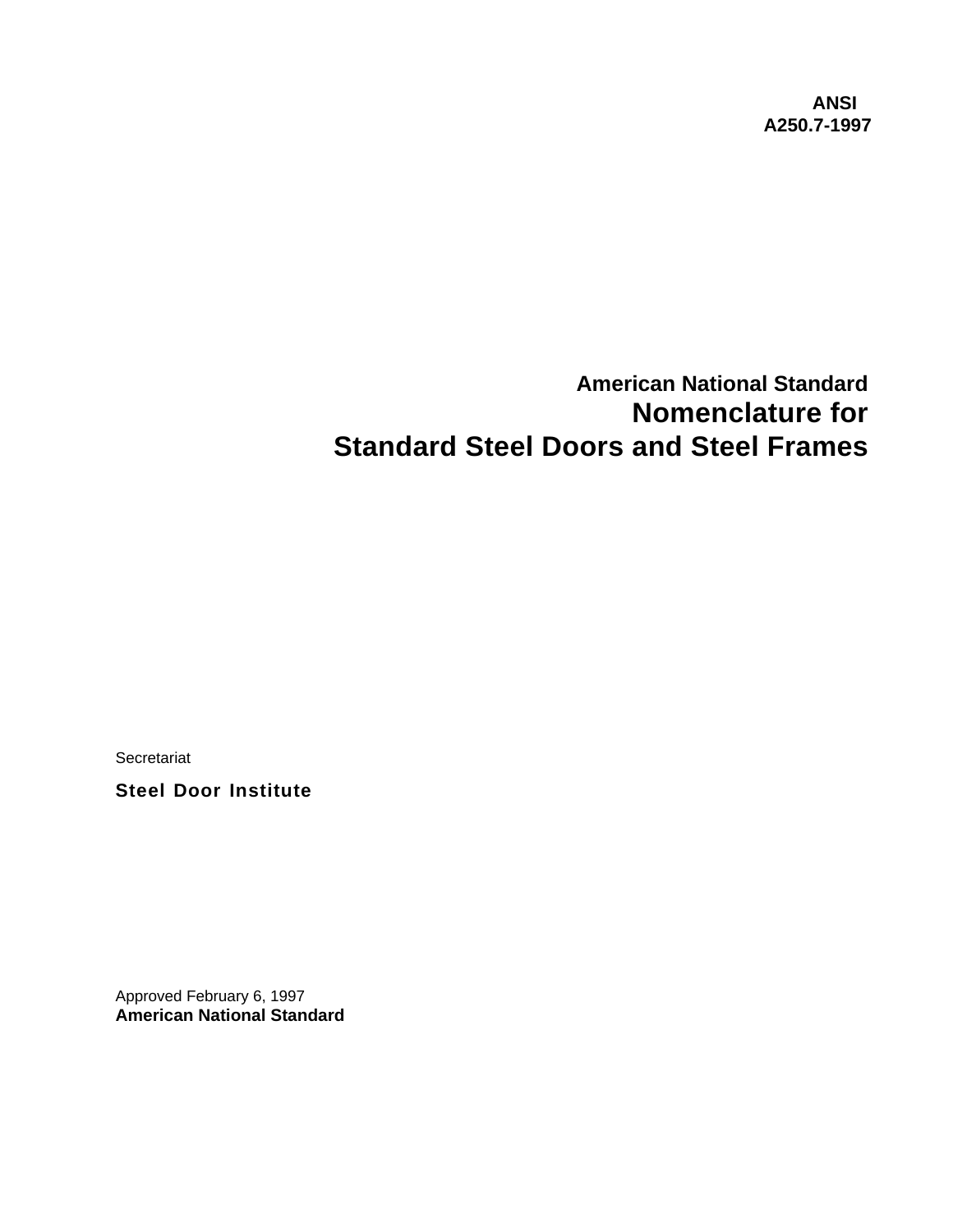# American **National** Standard

Approval of an American National Standard requires verification by ANSl that the requirements for due process, consensus, and other criteria for approval have been met by the standards developer.

Consensus is established when, in the judgement of the ANSl Board of Standards Review, substantial agreement has been reached by directly and materially affected interests. Substantial agreement means much more than a simple majority, but not necessarily unanimity. Consensus requires that all views and objections be considered, and that a concerted effort be made toward their resolution.

The use of American National Standards is completely voluntary; their existence does not in any respect preclude anyone, whether he has approved the standards or not, from manufacturing, marketing, purchasing, or using products, processes, or procedures not conforming to the standards.

The American National Standards Institute does not develop standards and will in no circumstances give any interpretation of any American National Standard. Moreover, no person shall have the right or authority to issue an interpretation of an American National Standard in the name of the American National Standards Institute. Requests for interpretations should be addressed to the secretariat or sponsor whose name appears on the title page of this standard.

**CAUTION NOTICE:** This American National Standard may be revised or withdrawn at any time. The procedures of the American National Standards Institute require that action be taken periodically to reaffirm, revise, or withdraw this standard. Purchasers of American National Standards may receive current information on all standards by caIling or writing the American National Standards Institute.

Published by

**Steel Door Institute 30200 Detroit Road, Cleveland, Ohio 44145-1967**

Copyright © 1997 by American National Standards Institute All rights reserved.

No part of this publication may be reproduced in any form, in an electronic retreival system or otherwise, without prior written permission of the publisher.

Printed in the United States of America

**ANSI A250.7-1997**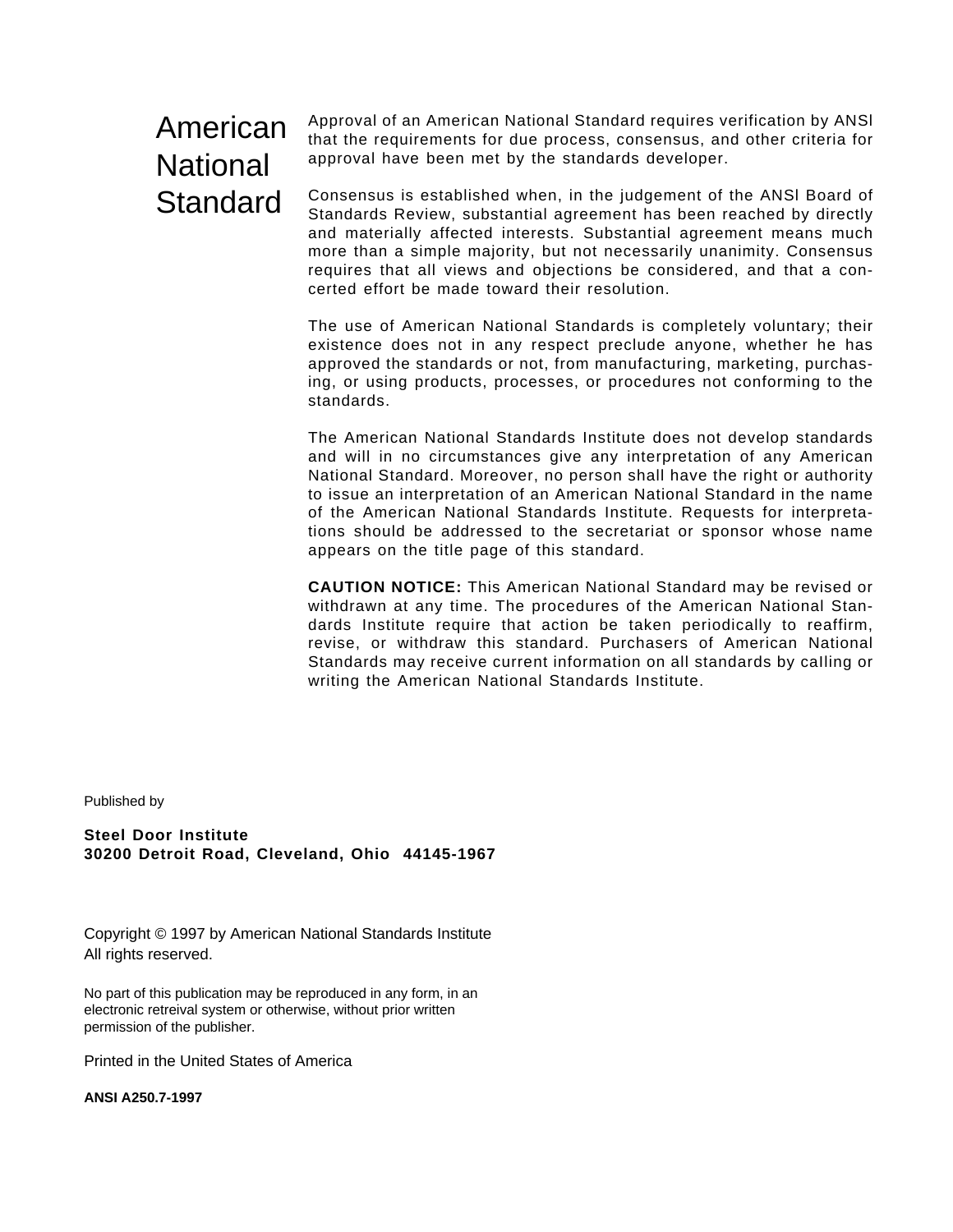# **Contents**

|                        | Page |
|------------------------|------|
|                        |      |
| $1 \quad \blacksquare$ |      |
| $2 \sqrt{2}$           |      |
| <b>Charts</b>          |      |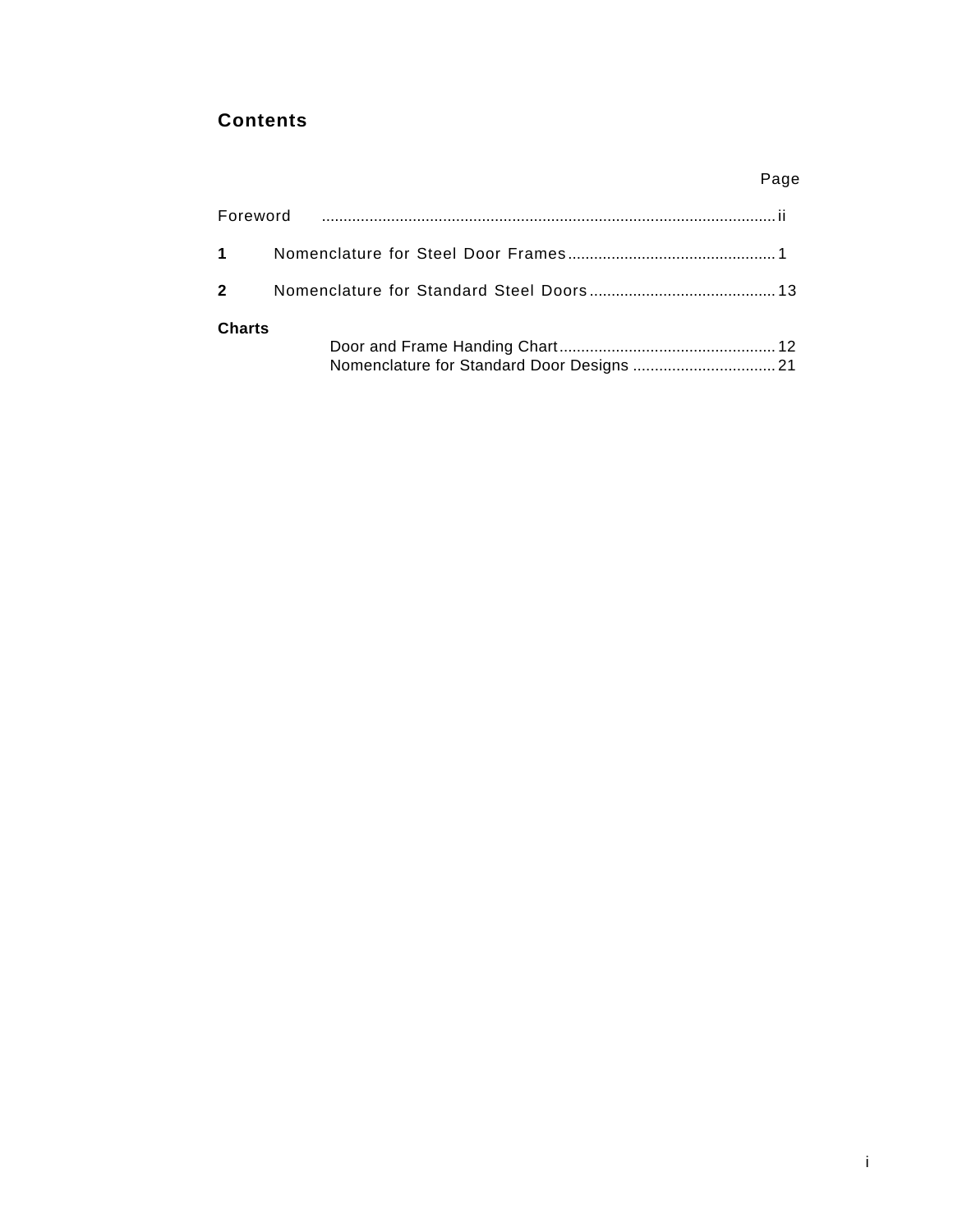#### <span id="page-4-0"></span>**Foreword** (This Foreword is not part of the American National Standard Nomenclature for Standard Steel Doors and Steel Frames)

The material contained in this document has been developed under the auspices of the Technical Committee of the Steel Door Institute.

The current edition is a revision, and replaces, the ANSI Standard A123.1-1898 document with the contents being updated to reflect changes that have taken place in the steel door and frame industry since that time.

Suggestions for improvement gained in the use of this standard will be welcome. They should be sent to the American National Standards Institute, Inc. 11 West 42nd Street, New York, NY 10036.

The organizations that have approved this standard are as follows.

American Institute of Architects American Insurance Services Group, Inc. Architectural Woodwork Institute BOCA International Builders Hardware Mfrs. Assn. Door and Hardware Institute Factory Mutual Research Corporation General Services Administration Insulated Steel Door Institute International Conference of Building Officials Manufactured Housing Institute National Association of Architectural Metal Manufacturers National Association of Home Builders National Wood Window & Door Association Underwriters Laboratories Inc.

The Technical Committee of the Steel Door Institute, which has developed this Standard had the following personnel at the time of approval:

Stan Horsfall, Chairman Wendell Haney, Vice Chairman Bob Carnick, 2nd Vice Chairman J.J. Wherry, Managing Director

| <b>Organization Represented</b> | Name of Representative |
|---------------------------------|------------------------|
|                                 |                        |
|                                 |                        |
|                                 |                        |
|                                 |                        |
|                                 |                        |
|                                 |                        |
|                                 |                        |
|                                 |                        |
|                                 |                        |
|                                 |                        |
|                                 |                        |
|                                 |                        |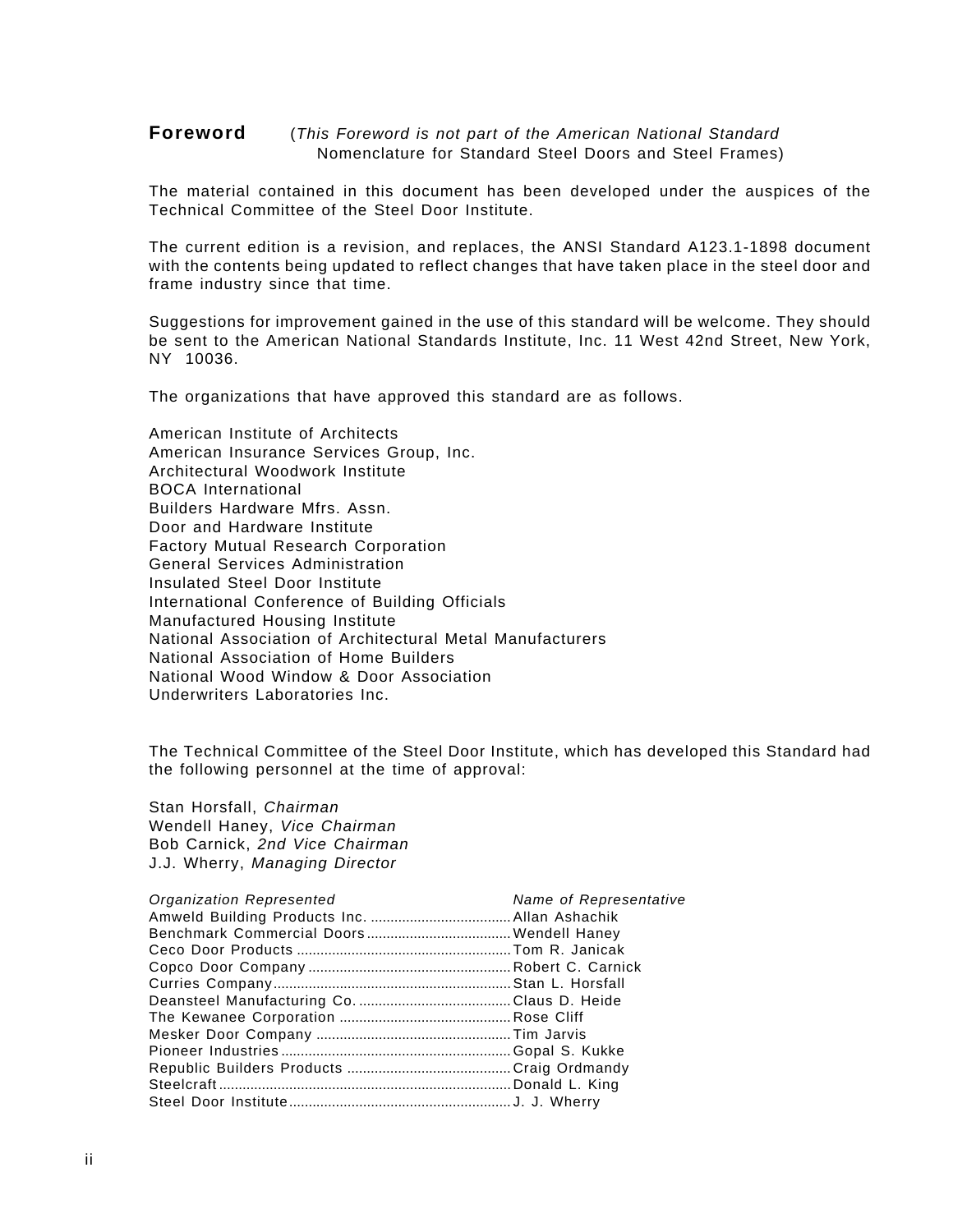# <span id="page-5-0"></span>Nomenclature for Standard Steel Doors and Steel Frames

## **1 Frames**

## [**ADJUSTABLE BASE ANCHOR**]

a device used to anchor frames to a depressed slab or below finished floor line

#### [**ADJUSTABLE FRAME**]

frame with profile in two or more pieces that will adjust to accommodate several wall thickness—also known as expandable frame

## [**ANCHOR**]

a device for attaching frame to the surrounding structure

#### [**APPLIED STOP**]

surface mounted stop attached to a cased opening

#### [**APPLIED TRIM**]

decorative piece applied onto the face of a frame

#### [**BACKBEND**]

return leg member at back of frame profile

#### [**BACKBEND RETURN**]

turned in edge of backbend

#### [**BARRIER SCREEN**]

an archaic term—see **smoke barrier**

#### [**BASE**]

see **sill**

#### [**BASE ANCHOR (CLIP)**]

metal member attached to base of frame to secure frame to the floor, either fixed or adjustable

#### [**BASE ANCHOR EXTENSION**]

metal angle attached to the base of frame with the horizontal leg extending beyond the frame backbend—used to facilitate the use of power tools in attachment of frame to floor







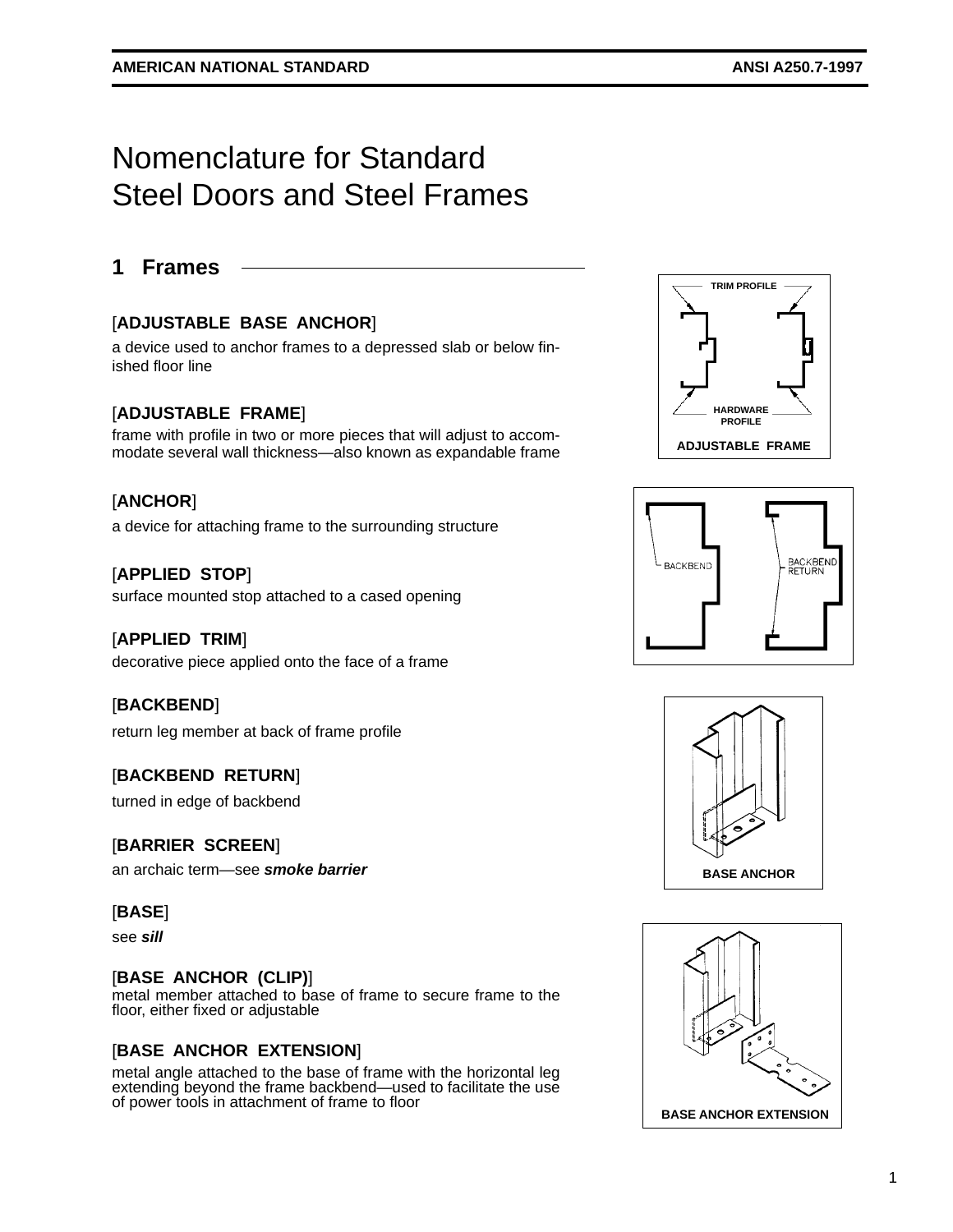#### **ANSI A250.7-1997**

## [**BLANK JAMB**]

vertical member of frame without hardware preparation—used when doors are furnished with push and pull hardware or surface mounted strikes and single or double acting floor hinges

## [**BORROWED LITE**]

four-sided frame installed in an interior partition prepared for field installation of stationary (fixed) glazing

## [**BUCK**]

an archaic term for a door frame

## [**BUTTED FRAME**]

frame which fits against wall structure rather than around it—frame depth is normally equal to or less than the wall thickness

#### [**CABINET JAMB**]

frame in three or more pieces applied as the finished frame over rough buck—see rough **buck**

## [**CASED OPENING**]

frame section without stops

## [**CEILING STRUT**]

adjustable vertical supporting member that extends from jamb or header to structure above normally used in wet plaster walls or as intermediate support for smoke barriers

## [**CLOSER REINFORCING (PARALLEL ARM)**]

reinforcing in soffit of frame header to provide additional strength for attachment of closer brackets

#### [**CLOSER REINFORCING (CORNER BRACKET)**]

reinforcing in soffit of frame header and jambs to provide additional strength for attachment of corner brackets

## [**CLOSER REINFORCING (REGULAR ARM) (TOP JAMB**]

reinforcing in face of frame header to provide additional strength for the attachment of door closer

## [**CLOSER REINFORCING SLEEVE**]

formed plate inside frame header conforming to soffit, rabbet, and face profile to provide additional strength for door closer attachment











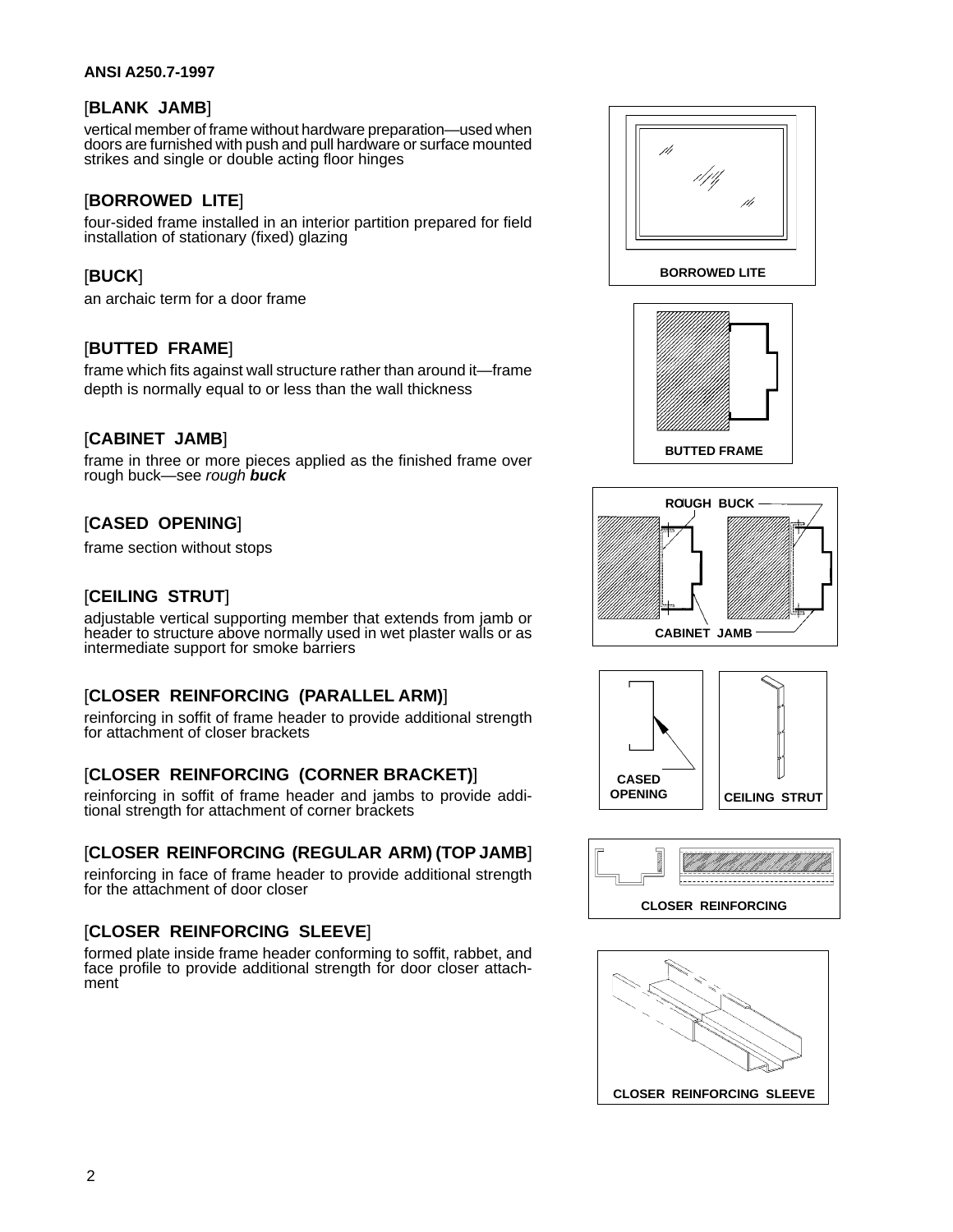## [**COMMUNICATING FRAME**]

Double rabbeted frame with both rabbets prepared for single-swing doors—doors swing in opposite directions—both doors may be of the same or opposite hand

## [**COMPLETED OPENING ANCHOR**]

see **existing wall anchor**

#### [**CONTINUOUS WELD**]

weld which is unbroken, no unwelded gaps or spaces, over its entire length

#### [**CORNER REINFORCEMENT (GUSSET)**]

reinforcing at junction of head and jambs used in interlocking of knock-down (K.D.) frames—may be used as alinement feature on welded frames

#### [**CORNER POST**]

vertical closed profile used at corner intersection of multiple elevation frames

## [**CUTOFF STOP**]

**see terminated stop**

## [**CUTOUT**]

a piercing in frame to accommodate a hardware item, mortised hardware or for other items

#### [**DEPTH**]

see **jamb depth**

#### [**DOUBLE ACTING FRAME**]

frame prepared for one or two double acting doors—cased opening frame is normally used

## [**DOUBLE EGRESS FRAME**]

a double door frame prepared to receive two single-acting doors swinging in opposite directions—both doors to be of the same hand

#### [**DOUBLE EGRESS MULLION**]

mullion used to divide pairs of doors in some types of double egress frames

#### [**DOUBLE RABBET FRAME**]

frame having recesses capable of receiving doors on both sides of stop. Normally only one recess is prepared for a door

#### [**DOUBLE RETURN**]

**see backbend return**











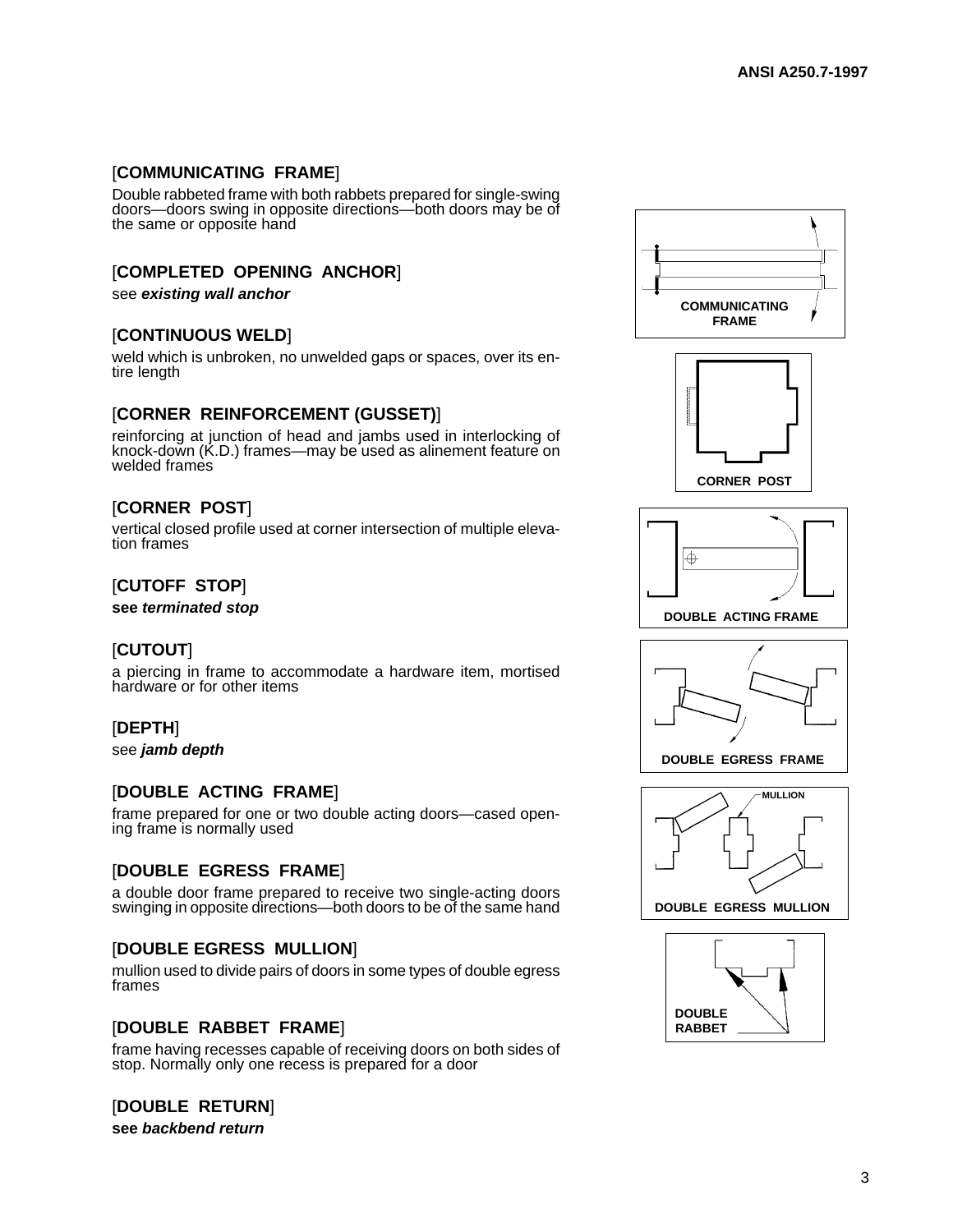## [**DOUBLE SWING FRAME (PAIR SWING FRAME)**]

frame prepared for a pair of single-acting doors, both of which swing in the same direction

#### [**DRYWALL FRAME (BUILT-IN)**]

a frame with steel or wood studs anchors designed to be used in a steel stud or wood stud partition which is installed after the frame is set

#### [**DRYWALL FRAME (SLIP-ON)**]

frame designed to be installed on a wall composed of steel or wood studs with gypsumboard or other facing material not requiring wet plaster or masonry finishing—it is installed after the wall is erected

#### [**DUST COVER BOX**]

see **plaster guard**

#### [**DUTCH DOOR FRAME**]

frame prepared for **dutch** door

#### [**EXISTING WALL ANCHOR**]

metal piece inside throat of frame which provides necessary reinforcing when frame is secured in an existing wall using screws and expansion shields

#### [**EXTENSION BELOW FLOOR**]

distance jamb pieces extend below finish floor to attach to sub floor

#### [**FACE**]

exposed part of frame when viewed perpendicular to face of the door also referred to as trim

#### [**FILLER PLATE**]

a blank plate used to fill mortised cutouts

#### [**FILLER SECTION**]

see **throat filler**

[**FIXED TRANSOM**] inoperable panel or glass lite above door opening

#### [**FLOOR ANCHOR (CLIP)**]

see **base anchor (clip)**

[**FLOOR ANCHOR EXTENSION**]

see **base anchor extension**

## [**FLOOR CLEARANCE(1) (UNDERCUT)**]

clearance between bottom of frame and bottom of door











<sup>(</sup>1) The floor clearance described above may not be the same as the clearance between the bottom of the door and the finished floor. The floor clearance can only be determined after the finished floor material is in place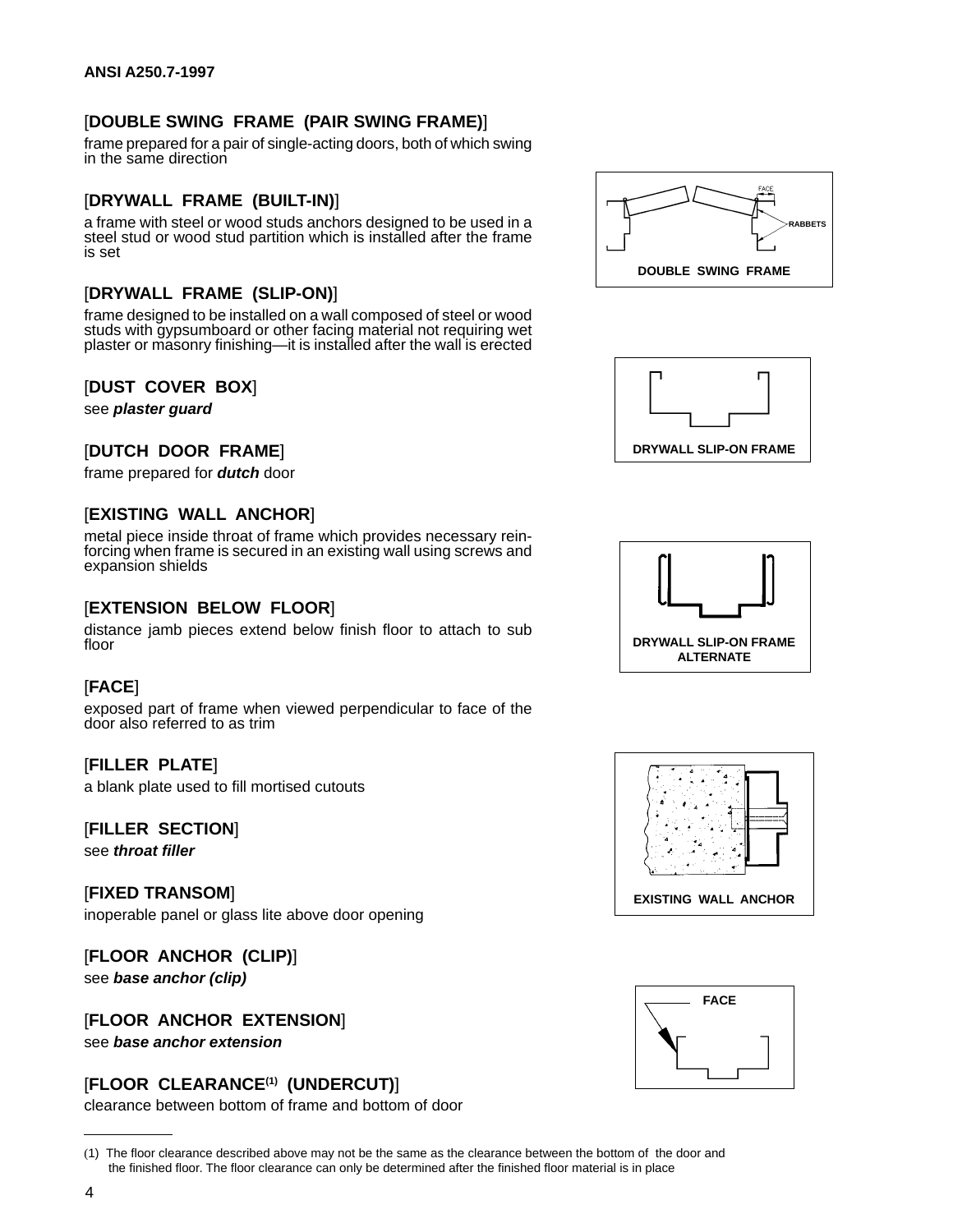## [**FLOOR STRUT**]

an archaic term—see **adjustable base anchor**

#### [**FRAME CLEARANCE**]

space between door and stop of frame—normally designed to accommodate rubber silencer

## [**FRAME GASKET**]

strips (felt, sponge, rubber, etc.) used at frame stops or soffit for smoke, light, or weather protection

#### [**GASKETTED FRAME**]

a frame having gasket materials applied either directly to the stop, into a kerf, or part of an applied stop

#### [**GLAZING BEAD**]

removable trim at a glazed opening to hold glass securely in place

#### [**GROUTED FRAME**]

frame completely filled with mortar or plaster used in wall construction

#### [**HAND**]

term used to designate direction in which door swings

#### [**HARDWARE PROFILE**]

portion of adjustable frame or mullion onto which the door is normally attached

#### [**HEADER**] [**HEAD**]

horizontal frame member at top of opening or top member of transom frame

#### [**HEAD STIFFENER**]

A heavy gage angle or channel section placed inside of, and attached to, the head of a wide door frame to maintain its alignmentnot to be used as a load-carrying member

#### [**HINGE BACKSET**]

distance from leading edge of hinge to stop on frame

#### [**HINGE FILLER PLATE**]

plate installed in hinge cutout when hinge is not required

#### [**HINGE JAMB**]

vertical member of frame prepared for installation of hinges

#### [**HINGE REINFORCEMENT**]

structure to which hinge is attached—used to provide adequate strength at preparation for hinge in frame









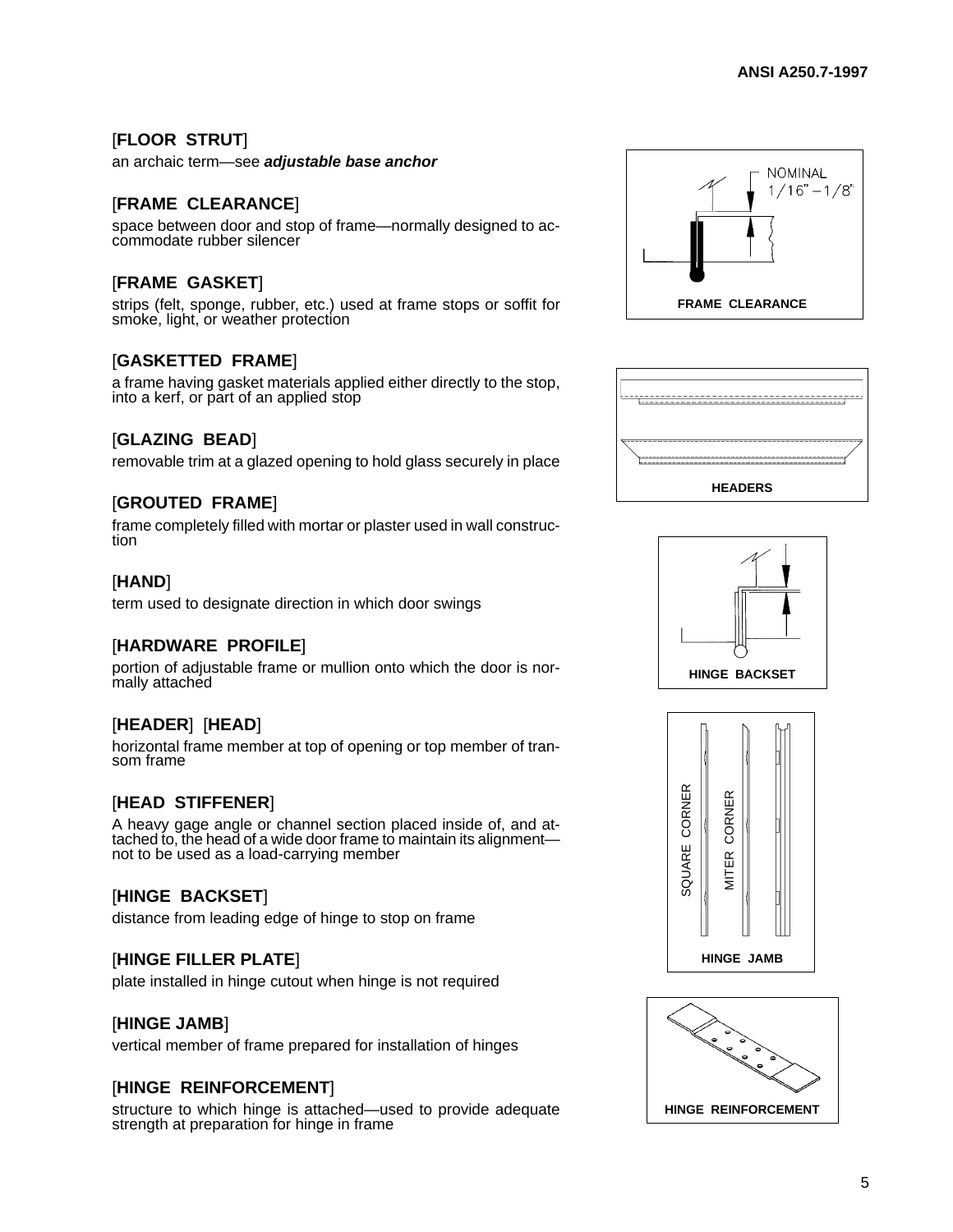#### **ANSI A250.7-1997**

[**HOSPITAL STOP**] see **terminated stop**

## [**INTERCONNECTING FRAME**]

see **communicating frame**

#### [**IMPOST**]

see **mullion**

#### [**JAMB**]

a vertical member of the frame assembly, adjacent to wall

#### [**JAMB DEPTH**]

overall width of frame profile—face to face dimension

#### [**JAMB EXTENSION**]

see **extension below floor**

#### [**KERFED FRAME**]

a frame that is formed with an integral pocket or recess in the area of the stop to receive gasket or seals

#### [**KEYED-IN-FRAME**]

frame erected with plaster or mortar forced behind frame backbend— wall thickness is equal to or greater than frame throat, but no wider than frame depth

#### [**KNOCKED DOWN (KD) FRAME**]

door frame furnished by manufacturer in three or more basic parts for assembly in the field

#### [**LABELED FRAME**]

frame that conforms to all applicable requirements and procedures of governing labeling authority and bears their identification label or mark

#### [**LEAD LINED FRAME**]

frame internally covered with lead sheet to prevent radiation penetration

#### [**LOCK JAMB**]

see **strike jamb**

#### [**MASONRY ANCHOR (CLIP)**]

metal piece inside throat of frame which secures frame to masonry wall

#### [**MASONRY BOX (GUARD)**]

see **plaster guard**

#### [**MODULAR FRAME**]

frame designed to fit a 4" module or unit of measurement





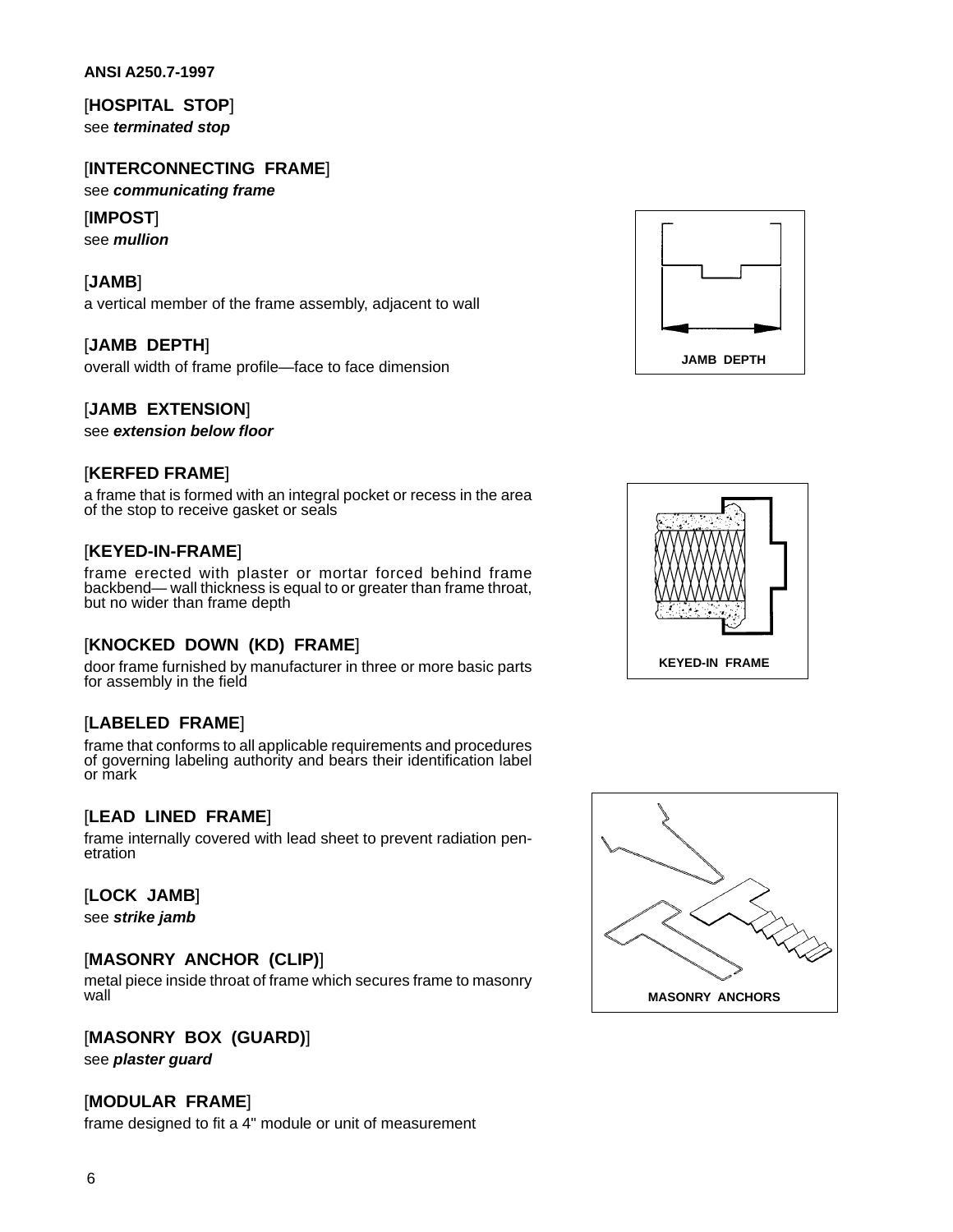## [**MORTISE**]

a recess on a minimum of 3 sides of the hardware item closely surrounding the contour of the item allowing its faceplate to finish flush with the frame surface

## [**MORTISE PREPARATION**]

cutout, reinforcing, drilling and tapping for hardware which is to be mortised into frame

## [**MULLION**]

tubular member set in a double door opening which will allow both door leaves to be active—may be fixed or removable—a mullion may also occur between a door and a sidelite or as a vertical and/ or horizontal member separating lites or panels

#### [**MUTE**]

see **rubber silencer**

## [**NAIL ANCHORS (CLIPS)**]

see **wood stud anchor**

#### [**OPENING SIZE**]

size of frame opening measured between rabbets horizontally and between top rabbet and bottom of frame vertically

#### [**OPERABLE TRANSOM**]

panel or glass lite above door opening which may be opened for ventilation purposes

## [**PLASTER GUARD**]

the shield attached behind hinge and strike reinforcement to prevent mortar or plaster from entering mounting holes

#### [**POCKET DOOR FRAME**]

frame designed to allow door to slide inside pocket in wall

#### [**PREPARED OPENING ANCHOR**]

see **existing wall anchor**

#### [**RABBET**]

the recess or offset formed in the frame to receive a door, panel, or glazing

#### [**REMOVABLE MULLION**]

a mullion which can be temporarily taken out of opening to allow the passage of large objects through the opening—it may be a frame or hardware member

#### [**REMOVABLE STOP**]

stop which is removable to allow installation of glass, fixed panel, or door



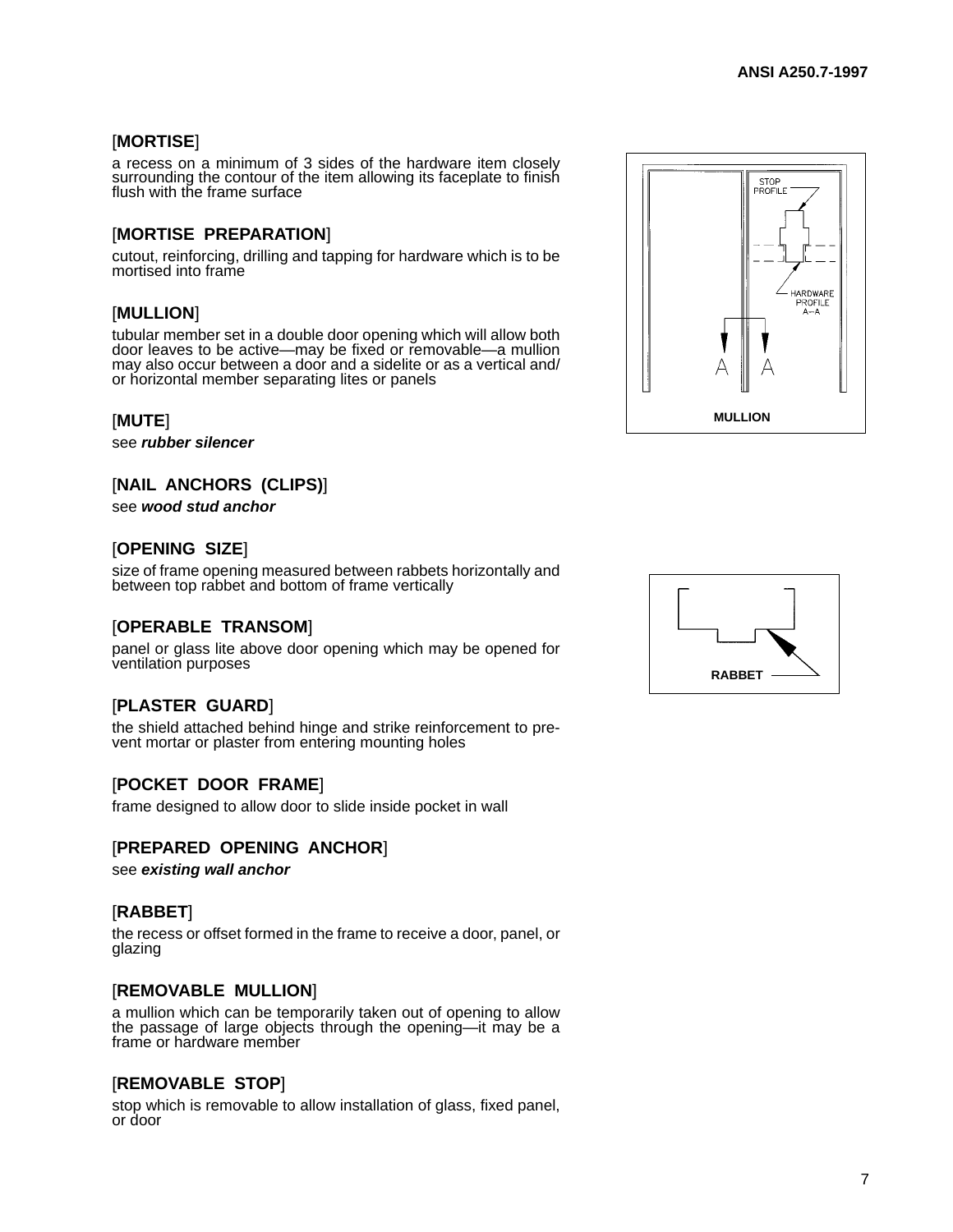## [**RETURN**]

see **backbend**

## [**REVEAL (FRAME)**]

the distance from the face of the frame to the face of the finished wall

## [**ROUGH BUCK**]

a sub-frame, usually channel shaped, attached to an existing wall to which the finished frame is attached—see **cabinet jamb**

## [**ROUGH OPENING**]

size of wall opening into which frame is to be installed

## [**RUBBER SILENCER (MUTE) (BUMPER)**]

a part attached to the stop on a frame to cushion the closing of a door

## [**SANITARY STOP**]

see **terminated stop**

#### [**SECTION WIDTH**]

see **jamb depth**

#### [**SIDELITE**]

same as borrowed lite except that it is attached to door frame

#### [**SILENCER**]

see **rubber silencer**

#### [**SILL (FRAME)**]

bottom horizontal member of borrowed lite or sidelite

#### [**SILL ANCHOR (CLIP)**]

part used to fasten sill section to floor

#### [**SINGLE RABBET FRAME**]

frame having only one rabbet—usually used with narrow jamb depths

#### [**SINGLE SWING FRAME**] frame prepared for one swing door

#### [**SLEEVE REINFORCEMENT**] see **closer reinforcing sleeve**

## [**SLIP-ON FRAME**]

see **dry wall frame**







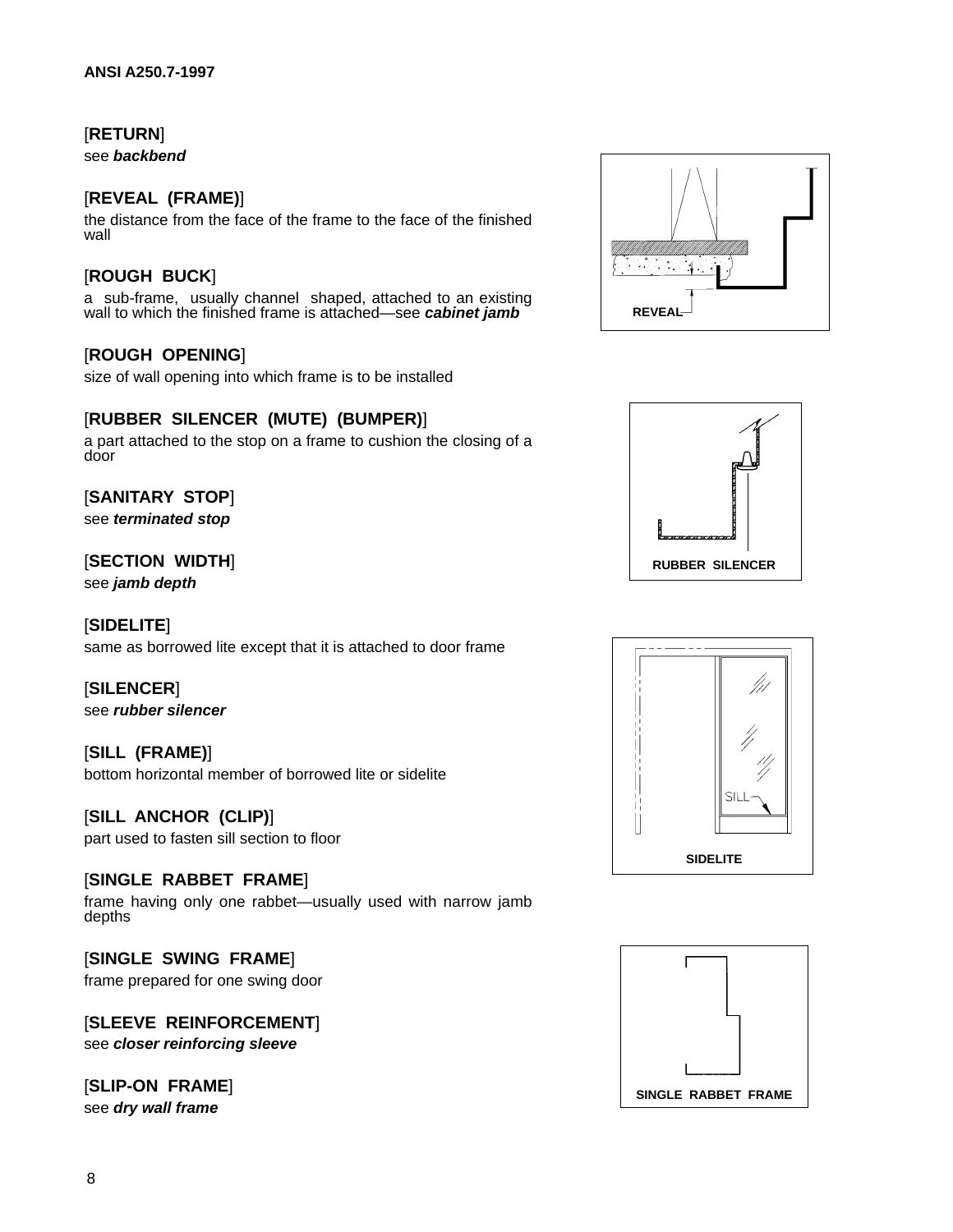## [**SMOKE BARRIER**]

a door frame combined with sidelites on either or, both sides of door openings, including transom openings when and if required

## [**SOFFIT**]

the portion of the frame between stops on a double rabbeted frame and the stop and the largest face on a single rabbeted frame

## [**SOLID PLASTER ANCHOR (CLIP)**]

metal piece attached to inside throat of frame which secures frame to core section of a solid plaster wall—an archaic construction method

## [**SPACER**]

rigid plastic member added to returns of dry-wall frame to provide additional wall thickness flexibility

## [**SPAT**]

protective covering (usually stainless steel) wrapped around bottom of frames to prevent or minimize damage in this area

## [**SPLIT FRAME**]

a multi-piece frame which generally requires that a portion of the frame be installed from each side of the opening—see **adjustable frame**

## [**SPREADER BAR**]

stiffening member placed at base of welded frame to keep frame in alignment during assembly, transportation and handling—not to be used for installation—reference SDI-105 and ANSI/DHI A115IG

## [**STEEL STUD ANCHOR (CLIP)**]

metal piece inside throat of frame used to secure frame to steel stud

#### [**STICKS**]

linear lengths of frame sections used for fabrication of transom/ sidelite frames

#### [**STIFFENER**]

welded in member applicable on some drywall slip-on frame designs to reinforce jambs

#### [**STILT**]

an archaic term—see **floor strut**

#### [**STILT BASE ANCHOR**]

a device used to hold the bottom of frames above finished floorline commonly used with terrazzo base—bottom of frame is above finished floor line







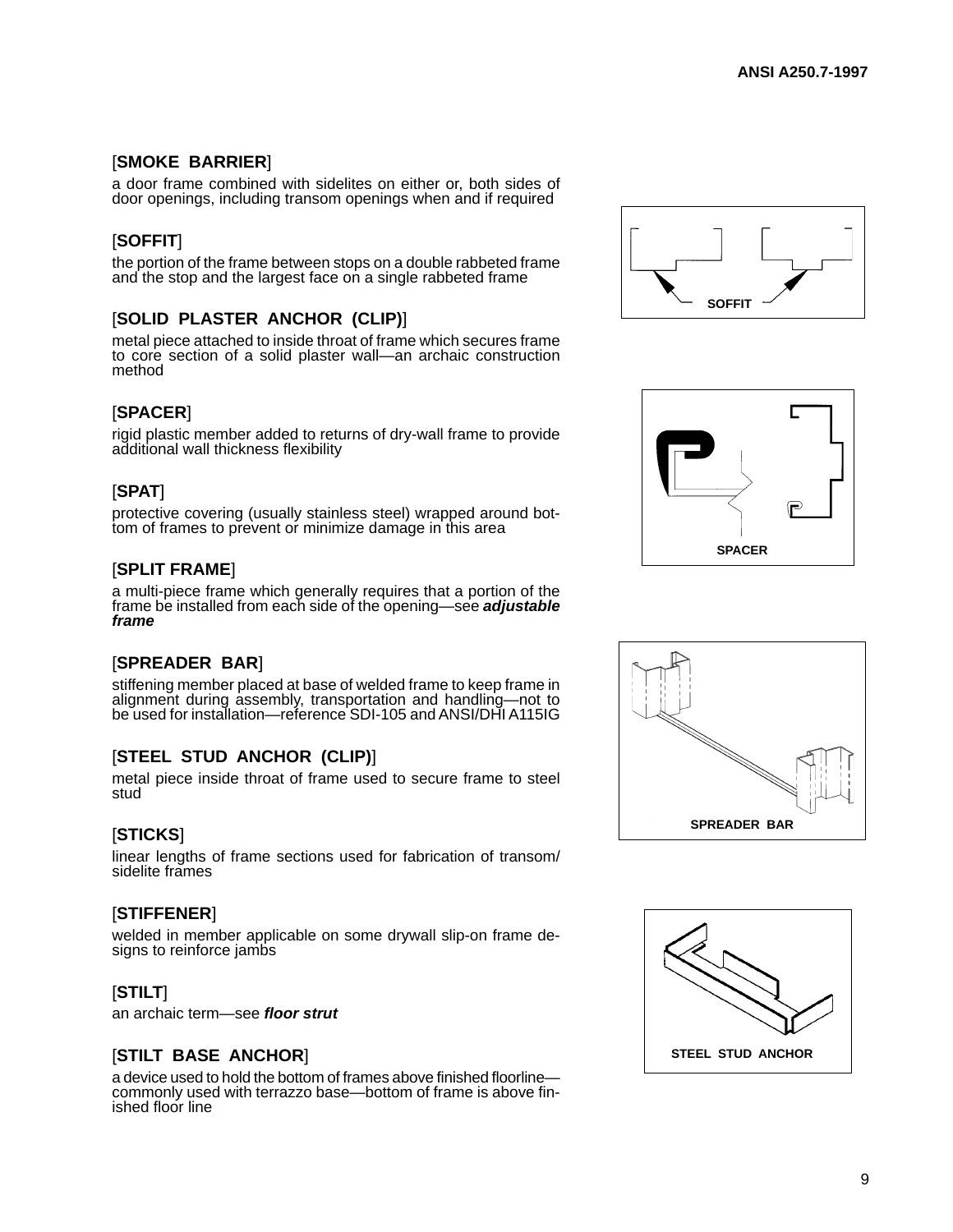## [**STOP**]

part of frame against which door closes

#### [**STOP PROFILE**]

the non hardware portion of the mullion

#### [**STRIKE JAMB**]

vertical member of frame prepared for installation of lock strike

#### [**STRIKE PREPARATION**]

cutout, machining and reinforcing in frame or inactive leaf door for strike—see ANSI A115

#### [**STRIKE REINFORCEMENT**]

structure to which strike is attached—used to provide additional strength at preparation for strike in frame

#### [**STRUT**]

see **ceiling strut**

#### [**STRUT GUIDE**]

metal piece attached inside throat of frame which guides and holds ceiling strut to frame (usually incorporated in anchor)

#### [**SUB BUCK**]

see **rough buck**

#### [**SUB FRAME**]

see **rough buck**

## [**SURFACE HARDWARE REINFORCING**]

factory reinforcing of frame for field applied surface hardware does not include drilling and tapping of mounting holes

#### [**SWING**]

handing of frame when viewed from stop side—e.g. RH swing frame is hinged on right hand jamb

#### [**TERMINATED STOP**]

a stop which terminates above floor line and is closed with a 45° or 90° angle

#### [**THRESHOLD**]

a raised finish hardware member extending between the jambs of a frame at the floor

#### [**THROAT FILLER**]

flat section generally with offset edges, used to close frame section throat opening





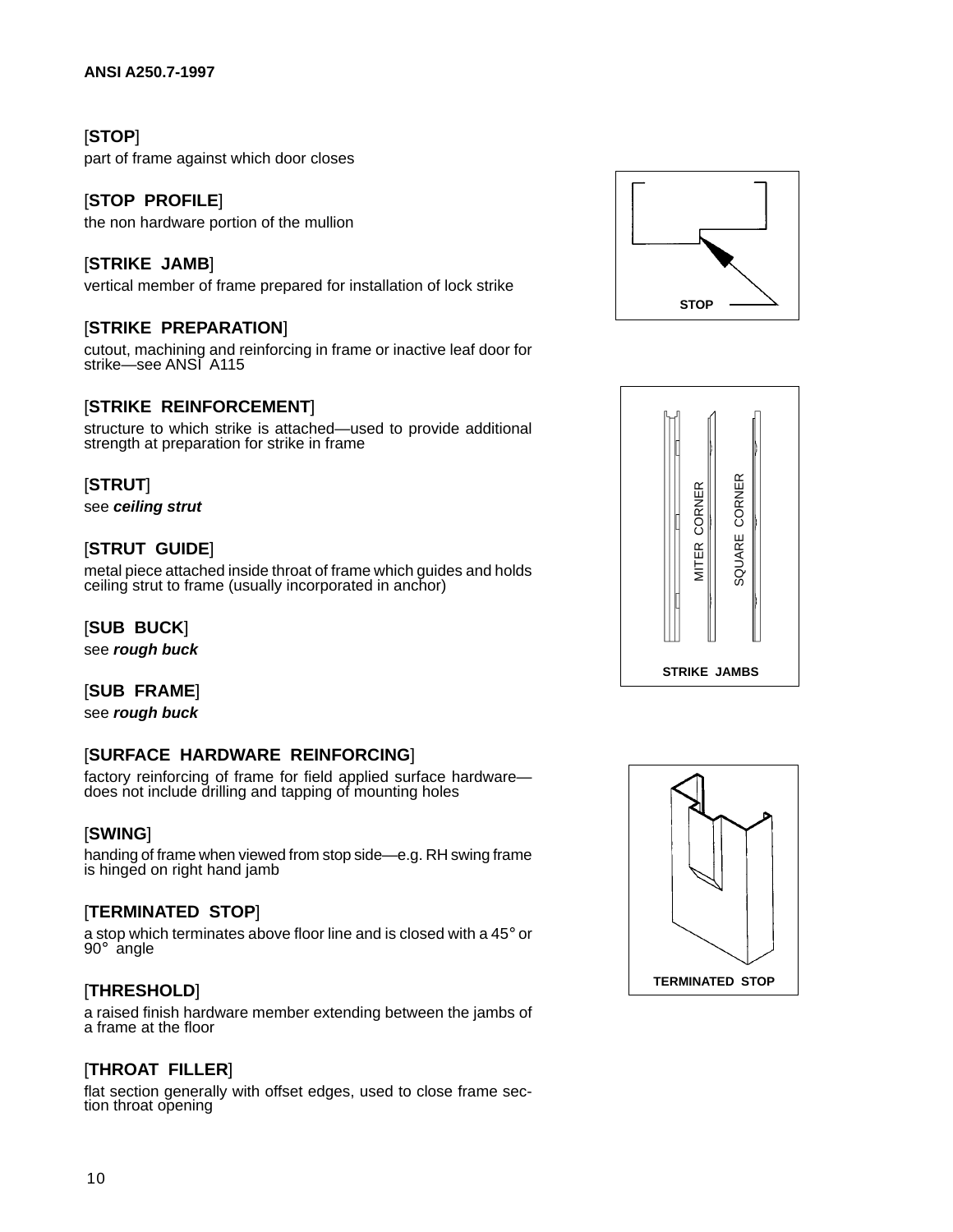## [**THROAT OPENING**]

opening between backbends of frame

## [**TRANSOM**]

a frame area immediately above a door opening and containing fixed glass, an operating sash, panel or other filler

## [**TRANSOM BAR**]

that part of a transom frame which separates the door area portion from the transom area portion

#### [**TRANSOM FRAME**]

door frame having a panel, louver, sash or glass above door opening with or without transom bar

#### [**TRANSOM PANEL**]

a panel installed in a frame above the door opening

#### [**TRIM**]

see **face**

#### [**TRIMED OPENING**]

see **cased opening**

#### [**TRIM PROFILE**]

the non hardware portion of an adjustable or split frame

#### [**WEATHERSTRIPPING**]

a seal used around the door opening for smoke, light, sound, or weather protection—see **frame gasket**

#### [**WELDED FRAME**]

door frame assembled by spot and/or arc welding at corners

#### [**WELDED-ON HINGE**]

hinge which has one leaf welded to inside of hinge rabbet in lieu of mortise preparation

## [**WOOD STUD ANCHOR (CLIP)**]

metal piece inside throat of frame used to secure frame to wood stud

#### [**WRAP-AROUND FRAME**]

a frame which fits over the wall—the frame throat opening is nominal 1/8" more than wall thickness except at slip-on drywall frames









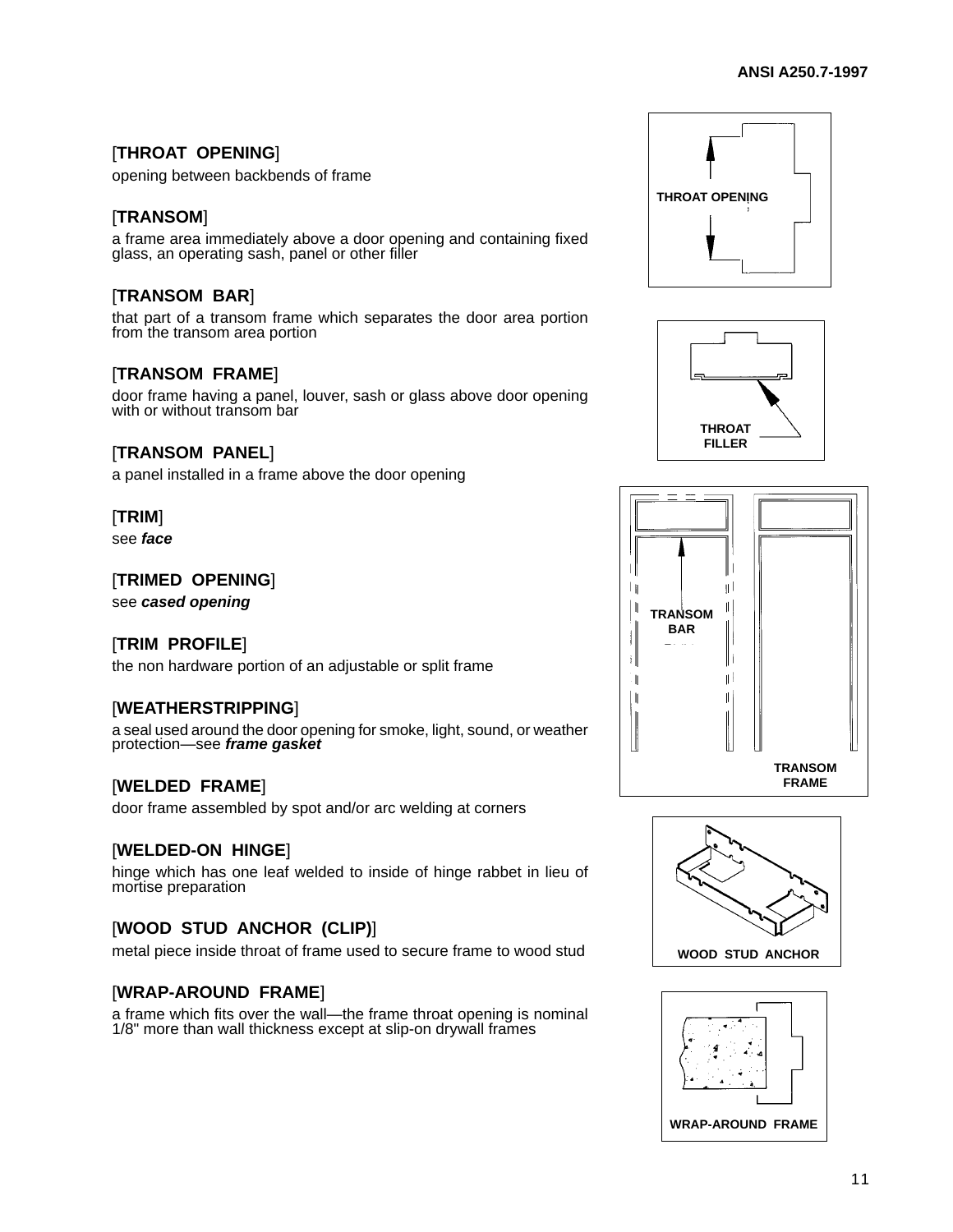# <span id="page-16-0"></span>**DOOR AND FRAME HANDING CHART**

## **How to determine hand of door and frame Hand all doors by standing outside on key side — facing door**

#### **SINGLE DOORS:**

When door swings to outside and hinges are on right side of door: Door is R.H.R.B.—Frame is L.H.

When door swings to inside and hinges are on right side of door: Door is R.H.—Frame is R.H.

#### **SINGLE DOORS:**

When door leaves swing to outside and hinges are on right side of active leaf: Door is R.H.R.B. Active—Frame is L.H. Active

When door leaves swing to inside and hinges are on right side of active leaf: Door is R.H. Active—Frame is R.H. Active

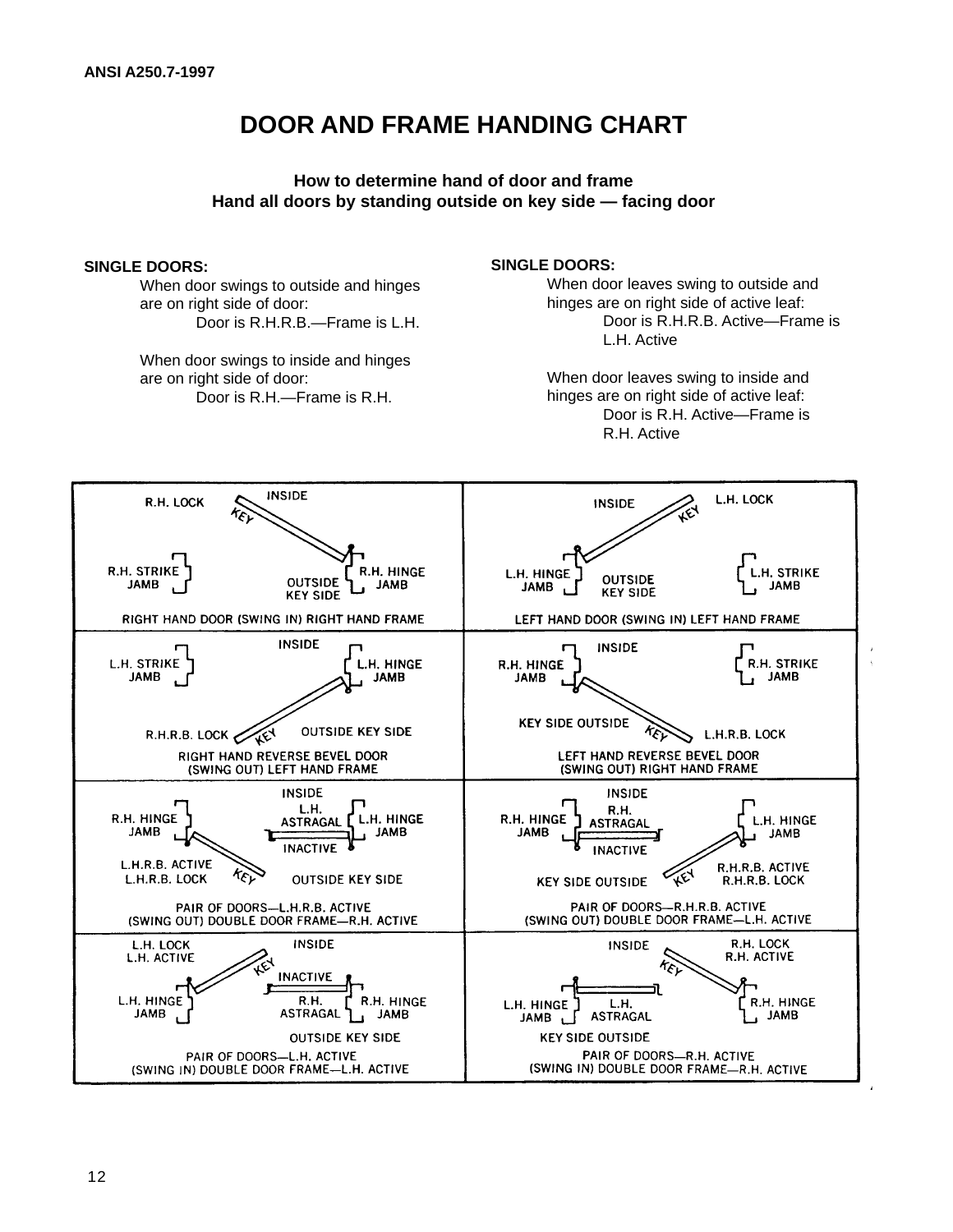## <span id="page-17-0"></span>**2 Steel Doors**

## [**ACTIVE LEAF**]

that leaf or both leaves of a pair of doors for which the locking or latching mechanism or other operating hardware are intended

#### [**AIR CONDITIONING GRILLE**]

see **grille or inserted grille**

#### [**ASTRAGAL (OVERLAPPING OR WRAP-AROUND)**]

a vertical moulding attached to the meeting edge of one leaf of a pair of doors for protection against weather conditions, to minimize the passage of light between the doors and/or to retard the passage of smoke, flame or gases during a fire—may be prepared for mortised hardware in lieu of door preparation

#### [**ASTRAGAL (SPLIT)**]

a pair of vertical mouldings attached to both leaves of a pair of doors at the meeting edges for protection against weather conditions—can be used when both leaves are active

#### [**BEVELED EDGE**]

the edge of a door which is not at a 90 degree angle to the face of the door (standard bevel is 1/8 inch in 2 inches)—narrow side of door is side in contact with stop of frame when door is closed

#### [**BEVELED SQUARE EDGE**]

the edge of a door which is at a 90 degree angle to the face across that portion required for lock mortising—the corners are beveled for clearance in swinging

#### [**BOTTOM RAIL**]

horizontal member at the bottom of door connecting lock stile with the hinge stile—may be integral with face

#### [**CENTER PANEL**]

portion of door between hinge and lock stile

#### [**CENTER RAIL (MID-RAIL)**]

horizontal member in door usually located at lock height used to separate upper and lower lites or panels—may be integral with face

#### [**CLOSER REINFORCING**]

reinforcing in door to provide additional strength for attachment of door closers—does not include drilling and tapping of mounting holes

#### [**COMPOSITE DOOR**]

a door consisting of a solid core bonded to a metal facing





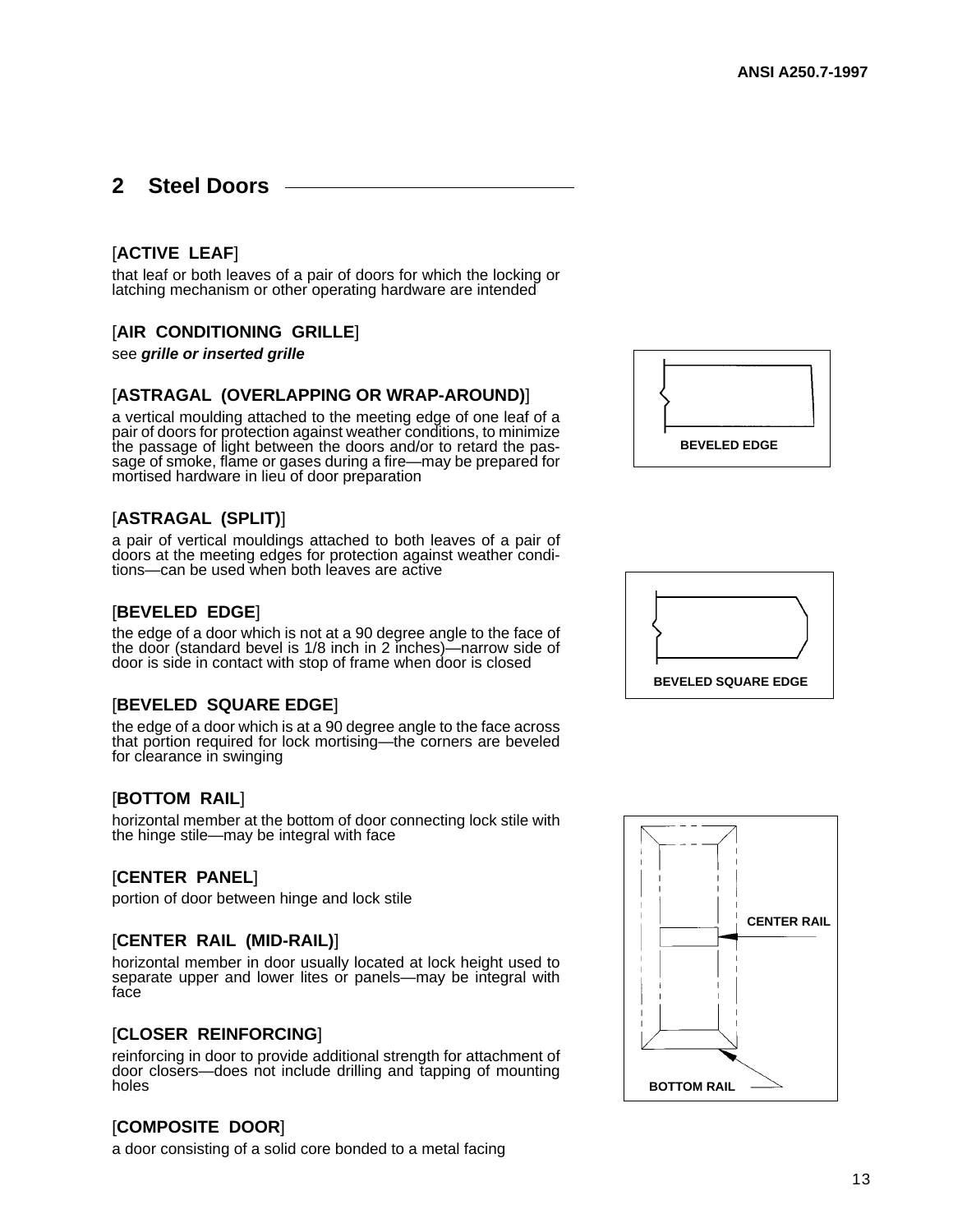## [**CONTINUOUS WELD/CONTINUOUS WELDED DOOR**]

weld along vertical door edge seam which is unbroken along its entire length except at hardware cutouts or mortises

## [**CORE**]

internal construction in a steel door

## [**CUTOUT**]

a piercing for hardware, lite, louvers, and/or accessories

## [**CYLINDRICAL LOCK PREPARATION**]

see ANSI/DHI A 115.2 and A115.18 for data<sup>(1)</sup>

## [**DOOR CLEARANCE**]

the space between door and frame rabbet, between door and finished floor, or between meeting edges of pairs of doors

#### [**DOOR DESIGNS**]

see pg. 21

## [**DOUBLE ACTING DOOR**]

type of door prepared for pivot or spring type hinge permitting the door to swing 90 degrees in either direction

## [**DUTCH DOOR (DESIGN D)**]

a door having two separate leaves, hung one over the other, usually equipped so that both leaves can be operated independently lower leaf frequently has a service shelf

## [**EMBOSSED PANEL DOOR**]

a door design incorporating decorative panels formed or embossed into door faces

## [**END CAP**]

piece used to provide flush condition for doors with recessed top and bottom

#### [**END CHANNEL (CLOSURE)**]

horizontal channel welded into top and bottom of doors for strength and rigidity

## [**FACE**]

surface of door exposed to view when closed

## [**FILLER PLATE**]

a blank plate used to fill mortised cutouts

## [**FLOOR CLEARANCE (UNDERCUT)**]

clearance between bottom of frame and bottom of door—The floor clearance may not be the same as the clearance between the bottom of the door and the finished floor—the floor clearance can only be determined after the finished floor material is in place

(1) Available from the Door and Hardware Institute, 14170 Newbrook Drive, Chantilly, VA 22021







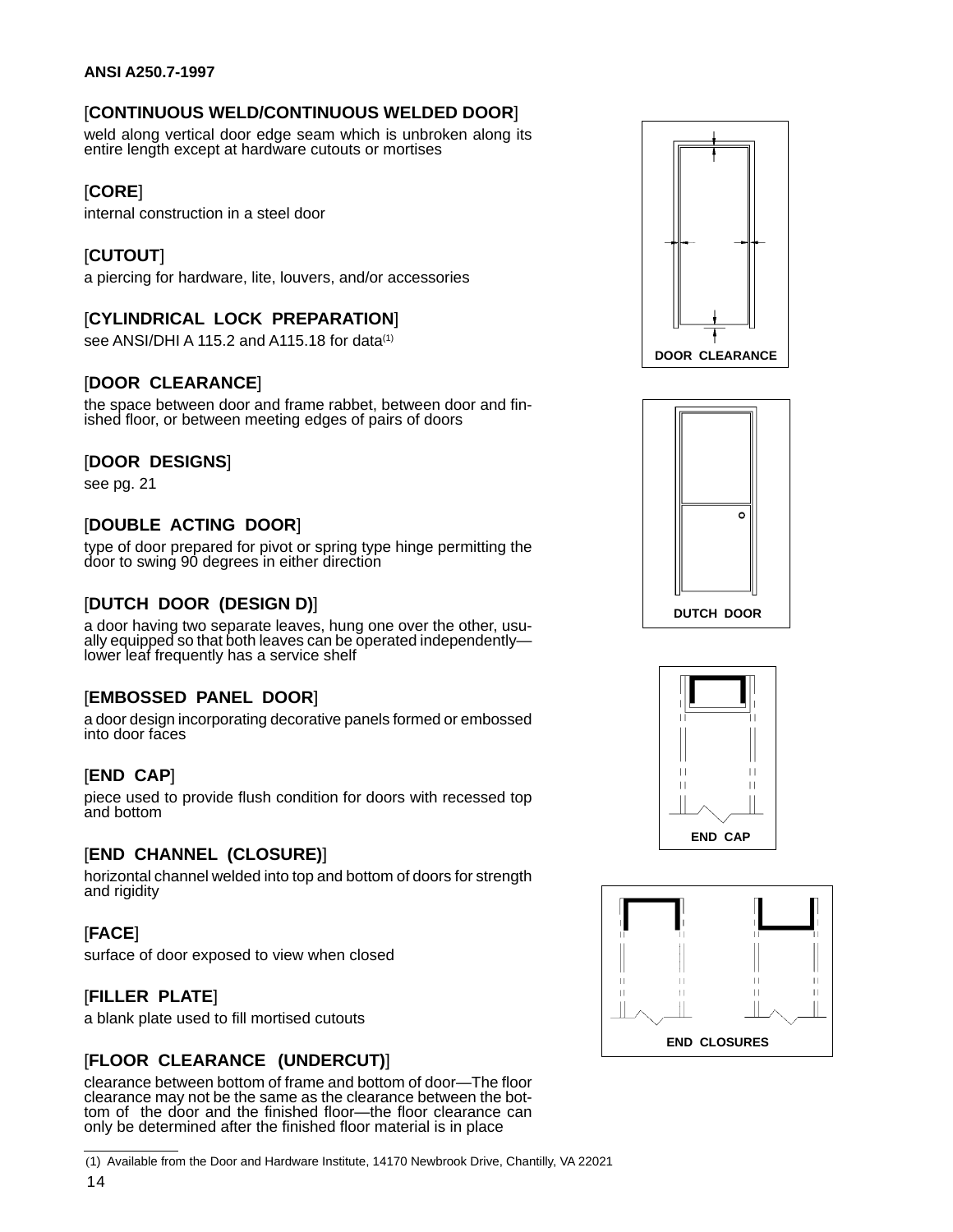## [**FLOOR TO CEILING UNIT**]

an assembly with door and fixed panel above—no transom bar between—design of panel makes it appear to be extension of door

## [**FLUSH DOOR (DESIGN F)**]

a door without glass lite and/or louvers

## [**FLUSH PANEL TYPE DOOR (STILE & PANEL CONST.**]

a model of door consisting of one center panel and one lock stile and one hinge stile—stiles are butted to and interlock with panels—an archaic construction method

## [**FLUSH PANEL TYPE DOOR (STILE & RAIL CONST.**]

a model of door using stiles and rails either mitered or butted, the corner joints being welded and ground smooth—panels interlock with the stiles and rails and are stiffened by internal reinforcingjoint lines between the panels, stiles and rails may be left visible surface of panels and stiles lie in a parallel plane—the panels may be recessed an amount equal to the thickness of the stile metal

## [**FREE AIR AREA**]

expressed as a percent ratio of actual air passage area to louver or grille total area—higher percentage indicates greater air transfer capacity

## [**FULL FLUSH DOOR**]

a design of door formed from two sheets of metal—top and bottom of the door may be either flush, or closed with recessed channel end closures—seams are visible on door edge only

#### [**FULL GLASS DOOR (DESIGN FG)**]

a design of door having glass the entire height and width of the area surrounded by rails and stiles—door may have horizontal muntins dividing up the glass area—stiles and rails may be integral with faces

#### [**FULL LOUVERED DOOR (DESIGN FL)**]

a design of door having louvers the entire height and width of the area surrounded by rails and stiles—stiles and rails may be integral with faces

## [**GLASS STOP**]

fixed trim on a glass lite door against which glass is set

#### [**GLAZING BEAD**]

removable trim on a glass lite door that holds glass firmly in place

#### [**GLAZING MOULDING**]

see **glass stop**

#### [**GRILLE**]

an inserted unit made up of a series of fins or a perforated plate to allow the passage of air through the door—usually greater free air area than a louver





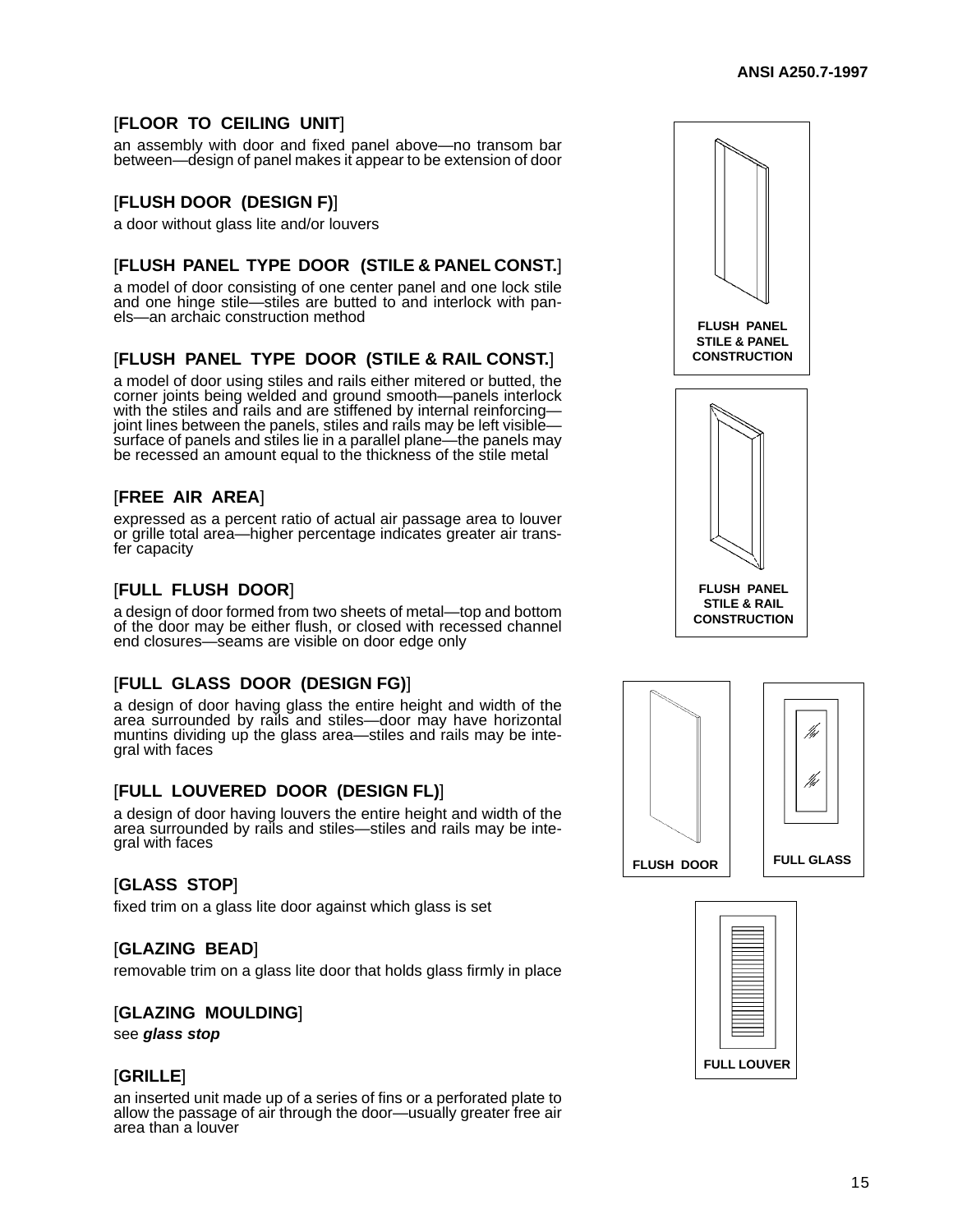## [**HALF GLASS DOOR (DESIGN G)**]

a design of door having glass in upper portion only

#### [**HANDING**]

the swing of the door, e.g., right hand or left hand. To determine the hand of a door, view the door from the outside—the side that the hinges are on is the hand of the door—if the door swings away from the viewer, the hand is a regular hand, i.e., right or left hand if the door swings to the viewer, the door is reverse swing, i.e., right hand reverse swing or left hand reverse swing

## [**HINGE BACKSET**]

distance from edge of hinge to stop side of door

#### [**HINGE FILLER**]

small removable trim part located between hinge leaf and hinge reinforcements—its position can be reversed to accommodate change of door handing

#### [**HINGE REINFORCEMENT**]

structure to which hinge is attached—used to provide additional strength at preparation for hinge application to the door

#### [**HINGE SIDE (FACE)**]

that face of a door viewed when observing the hinge knuckles on the door and frame—an aid in handing door or noting security side of glass bead or inserted louvers—see **"wide side"**

#### [**HINGE STILE**] [**HINGE EDGE**]

vertical member of a door prepared for installation of hinge

#### [**HORIZONTAL MUNTIN**]

member used to divide glass panels horizontally—see **muntin**

#### [**INACTIVE LEAF**]

the door leaf in a pair of doors which is normally held closed by top and bottom bolts

#### [**INSERTED GRILLE**]

grille that is fabricated separately and inserted into a preparation in the door

#### [**INSERTED LOUVER**]

louver that is fabricated separately and inserted into a preparation in the door

#### [**KEY SIDE**]

reference point used to determine outside of door—sometimes required for handing or determination of secure side of glass bead or louvers







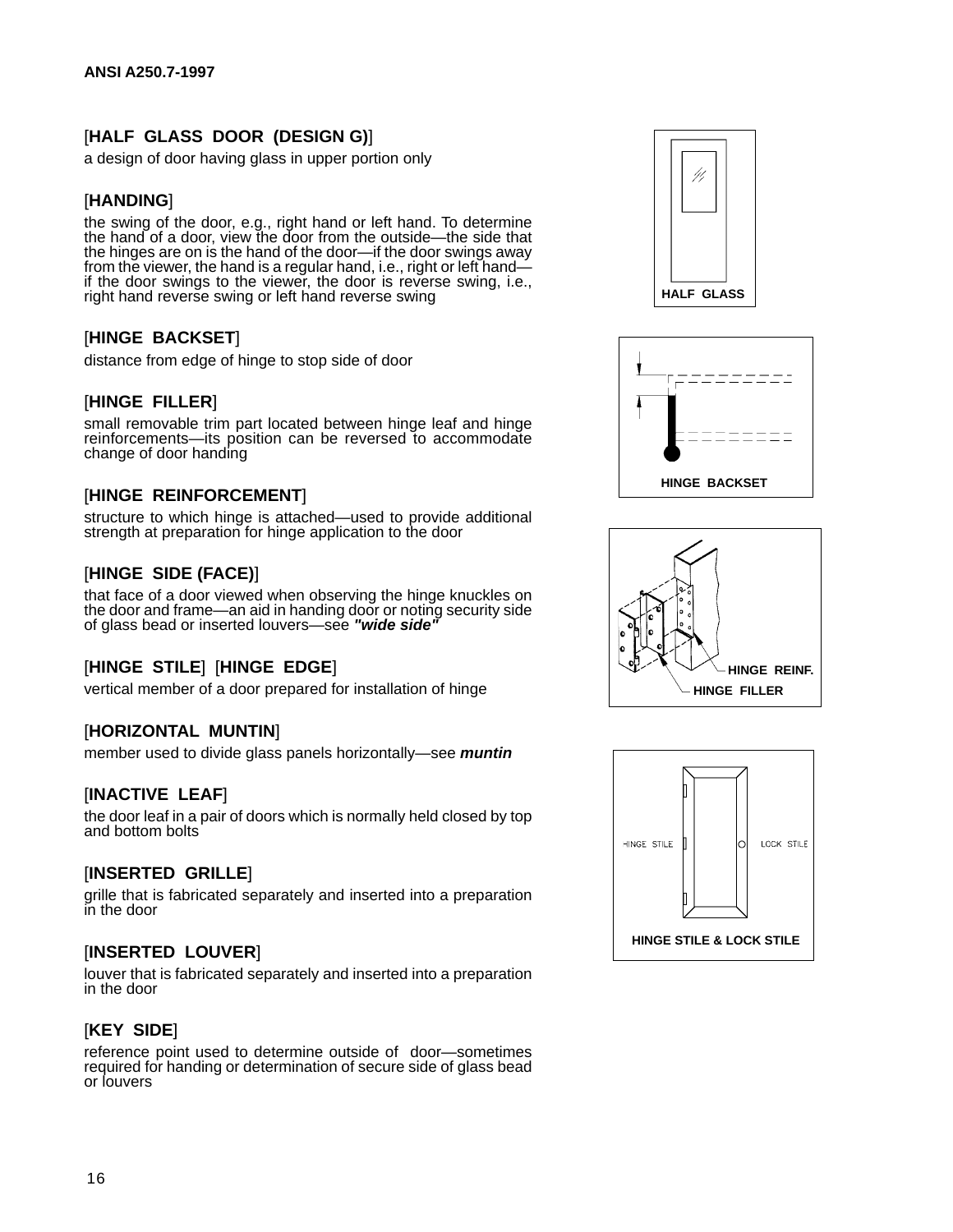## [**LABELED DOORS (CLASSIFIED DOORS**]

door that conforms to all applicable requirements and procedures of governing labeling authority and bears their identification label or mark

## [**LEAF**]

an individual door, used either singly or in multiples

## [**LITE**]

preparation in a door for view window, vision and/or glazing including glass stop and glazing bead

## [**LOCK BACKSET**]

distance from centerline of lock front to centerline of function holes measured at mid-point of door thickness

## [**LOCK EDGE**]

that vertical edge of a swing door which is opposite the hinge edge; same as Leading Edge or Strike Edge

## [**LOCK REINFORCEMENT**]

Structure to which lock is attached—used to provide additional strength at preparation for lock in door

## [**LOCK STILE**] [**LOCK EDGE**]

vertical member of a door prepared for installation of lock

#### [**LOUVER**]

an opening in the door with a series of slats or blades to allow passage of air—see **SDI 111-C**

#### [**LOUVER (AUTOMATIC)**]

an opening in the door with a series of slats or blades to allow passage of air, designed to close automatically in the event of fire

#### [**LOUVER (FUSIBLE LINK)**]

see **louver (automatic)**

#### [**LOUVERED DOOR (DESIGN L, LL, or TL)**]

door design with one or more louvers

#### [**MEETING STILE**]

vertical lock or strike edge of a double door adjacent to the opposite door

#### [**MORTISE**]

a recess in the door on a minimum of 3 sides of the hardware item closely surrounding the contour of the item allowing its faceplate to finish flush with the door surface

#### [**MORTISE LOCK PREPARATION**]

see ANSI/DHI A115.1 for detailed data<sup>(1)</sup>



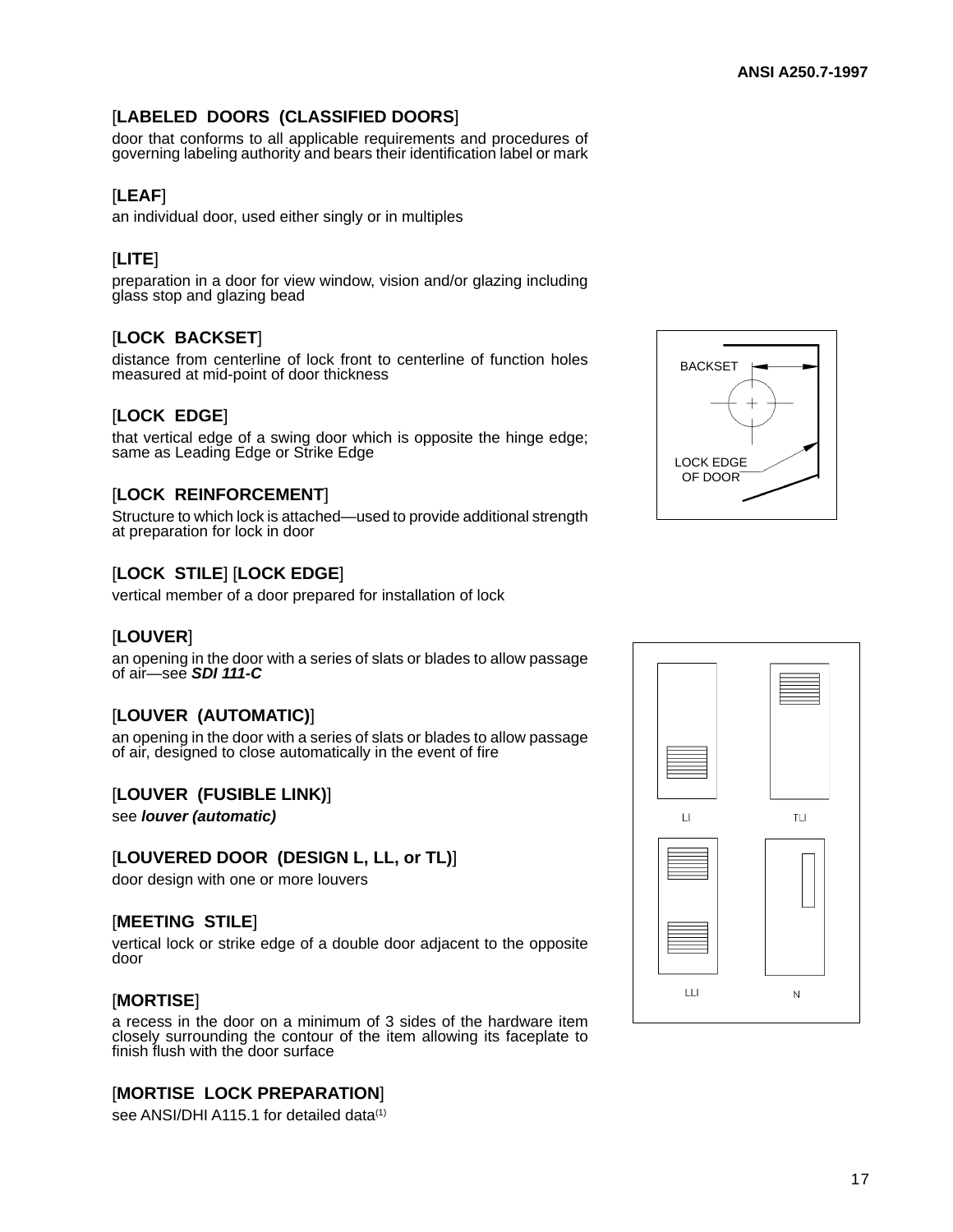#### [**MUNTIN**]

formed member used to subdivide glass area in door

#### [**NARROW LITE DOOR (DESIGN N)**]

design of door with narrow rectangular lite at lock stile of door

#### [**NARROW SIDE (OF DOOR)**]

That face of the beveled edge door which contacts the frame stops—see **stop side**

#### [**PANEL INSERT**]

a metal panel usually used to convert a stile and rail type door to a flush or half glass type door

#### [**PIERCED LOUVER (DESIGN LP)**]

louver that is formed into the face sheets or panels of the door

[**POCKET DOOR**] a door that is prepared to slide into a pocket built in the wall

#### [**PUNCHED LOUVER (DESIGN LP)**]

see **pierced louver**

#### [**RECESS PANEL TYPE DOOR (STILES & RAILS)**]

a model of door using stiles and rails either mitered or butted mitered joints are welded and ground smooth at the corners and butted joints are horizontally stiffened with U-shaped end closures unmitered joints may be left visible—the recessed panels interlock with the stiles and consist of a metal face with a resilient separator—panels are nominally 3/8 inch thick

#### [**REINFORCING CHANNEL**]

see **end channel**

#### [**REVEAL (DOOR)**]

the distance from the face of the door to the face of the frame on the hinge or wide side

#### [**REVERSE BEVEL**]

refers to hand of door or lock on outswing doors

#### [**REVERSE SWING**]

see **reverse bevel**

#### [**SEAMLESS DOOR**]

a model of door formed from two sheets of steel. No exposed seams shall occur on the door face or vertical edge—the top and/or bottom of the door shall either be closed with a recessed channel end closure or shall receive a flush end closure treatment





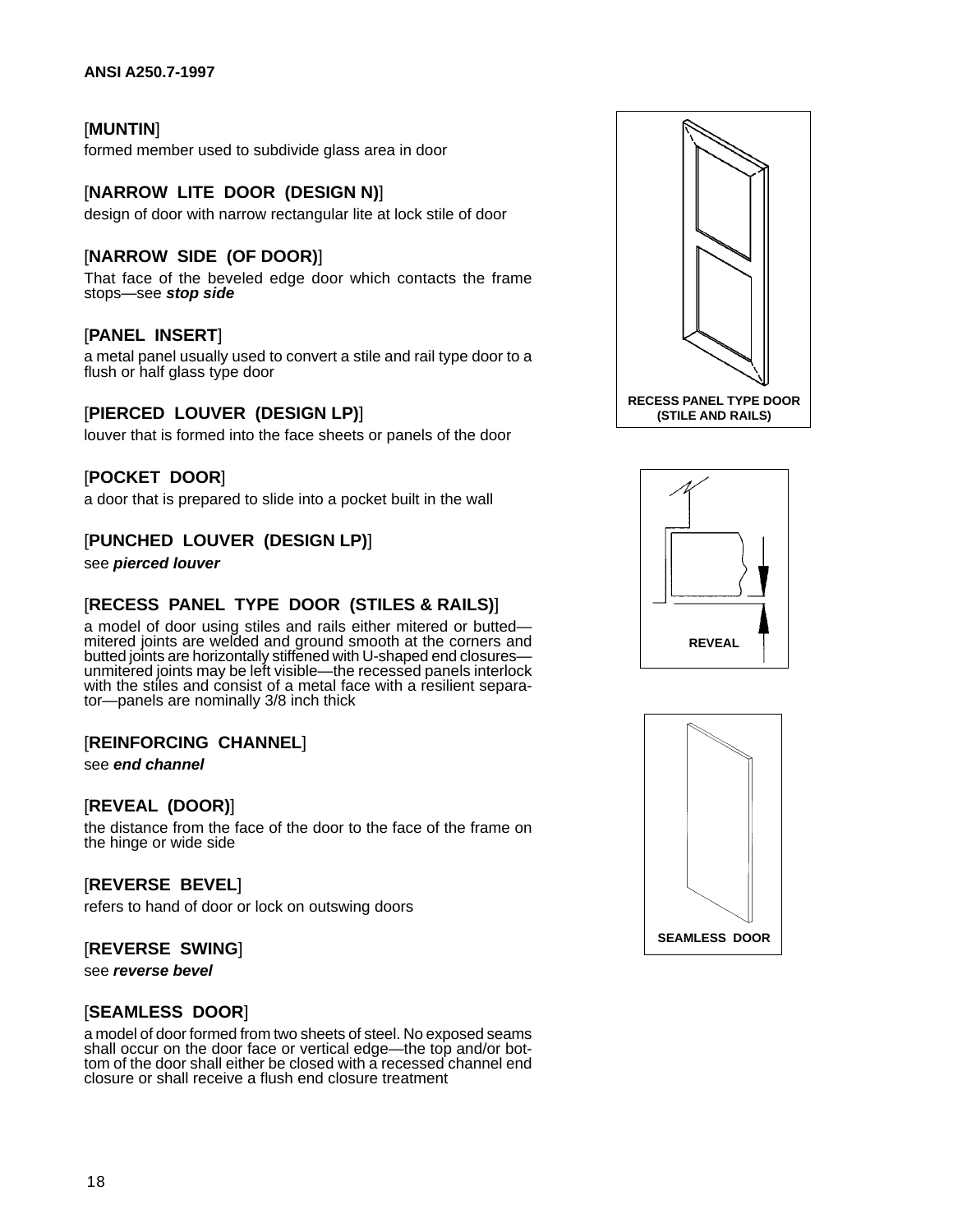## [**SINGLE ACTING DOOR**]

type of door prepared for a pivot type or spring type single-acting hinge permitting the door to swing in one direction only

#### [**SOUND RATED DOOR**]

a door with a published performance rating used for the reduction of sound through an opening—normally includes frame and gasketting supplied as a unit

#### [**SPLIT ASTRAGAL**]

see **astragal (split)**

#### [**SQUARE EDGE DOOR**]

unit with edges 90 degrees to its face

#### [**STAMPED LOUVER (DESIGN LP)**]

see **pierced louver**

#### [**STAMPED LOUVER PLATE**]

Formed sheets, surface applied over a prepared opening in door panels

#### [**STIFFENER**]

Internal steel reinforcing used to strengthen door panels

#### [**STILE & RAIL**]

a model of door using stiles and rails either mitered or butted corner joints welded and ground smooth—panel interlocks with stiles and rails and is provided with core or stiffeners—panel may be flush with (flush panel door) or recessed (recessed panel door) from faces of stiles and rails

#### [**STRIKE REINFORCING**]

structure to which strike is attached—used to provide additional strength at preparation for strike in inactive leaf door

#### [**STOP SIDE (FACE)**]

that side of a door viewed when observing the stop of the frame an aid in handing door or noting security side of glass bead or inserted louvers—see ''Narrow Side"

#### [**STRIKE STILE**]

vertical member of an inactive door leaf which receives the strike

#### [**SURFACE HARDWARE PREPARATION**]

in plant reinforcing for field applied hardware mounted to door face surfaces or mounted to surface of top or bottom end channels does not include drilling and tapping of mounting holes

#### [**SWING**]

indicates hinged stile of door when keyed and viewed from stop side—e.g. right hand swing door is hinged on right side



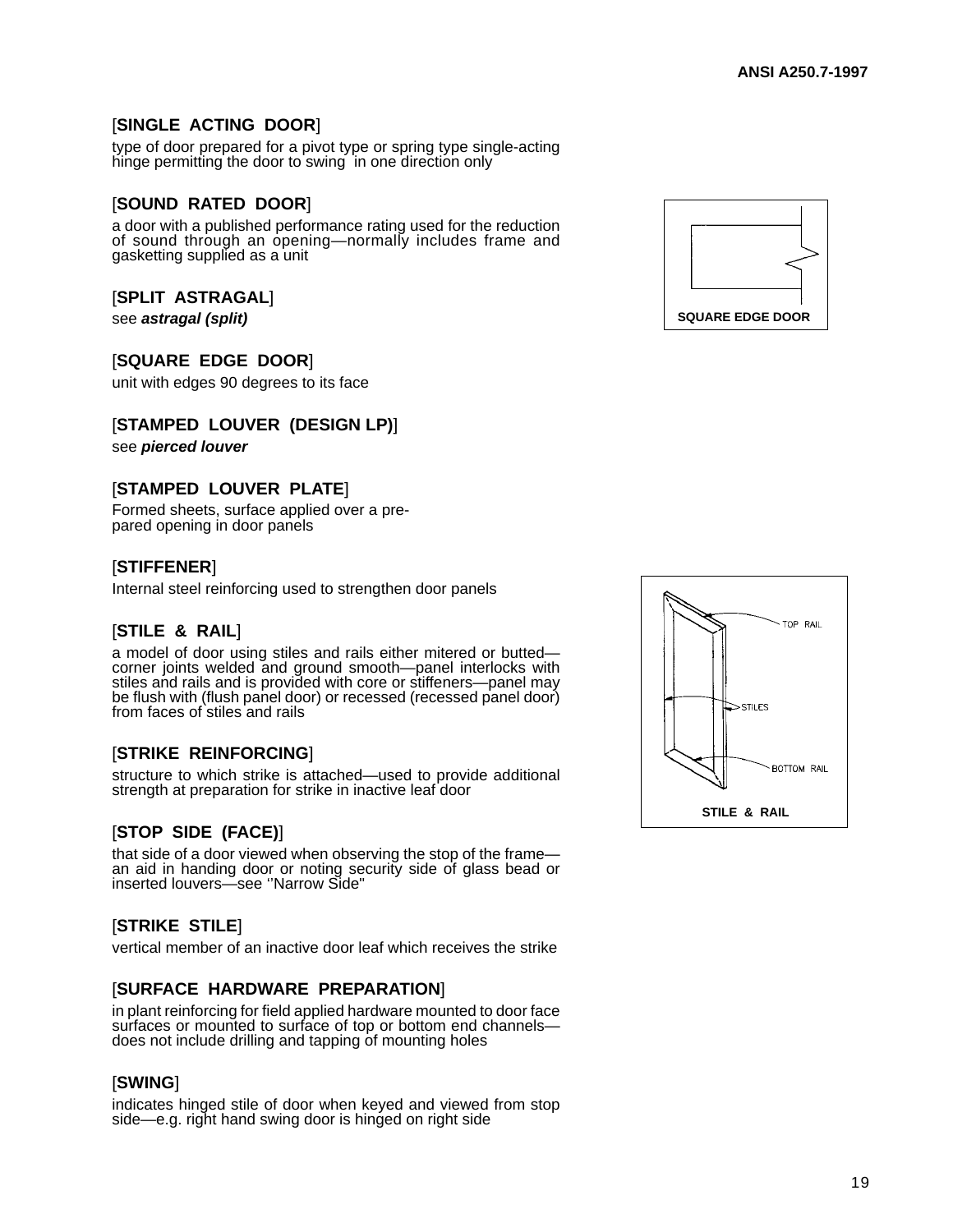#### [**TEMPERATURE RISE DOOR**]

fire door that has a rating determined by the amount of heat passing through the door for the first 30 minutes of a fire test

#### [**TEMPLATE**]

a precise detailed layout or pattern for providing the necessary preparation of a door or frame to receive hardware

#### [**TOP AND BOTTOM CAP**]

see **end cap**

#### [**TOP RAIL**]

horizontal rail at the top of door connecting lock stile with the hinge stile

#### [**UNDERCUT**]

see **floor clearance**

#### [**VERTICAL MUNTIN**]

member used to divide glass panels vertically

#### [**VERTICAL VISION LITE DOOR (DESIGN N)**] see **narrow lite door**

#### [**VISION LITE DOOR (DESIGN V)**]

design of door having one small view window in upper portion only, usually square design on vertical center line of door

#### [**WIDE SIDE (OF DOOR)**]

that face of the beveled edge door opposite that which contacts the frame stops—see **hinge side**





| <b>WIDE SIDE</b> |  |
|------------------|--|
|                  |  |
|                  |  |
|                  |  |